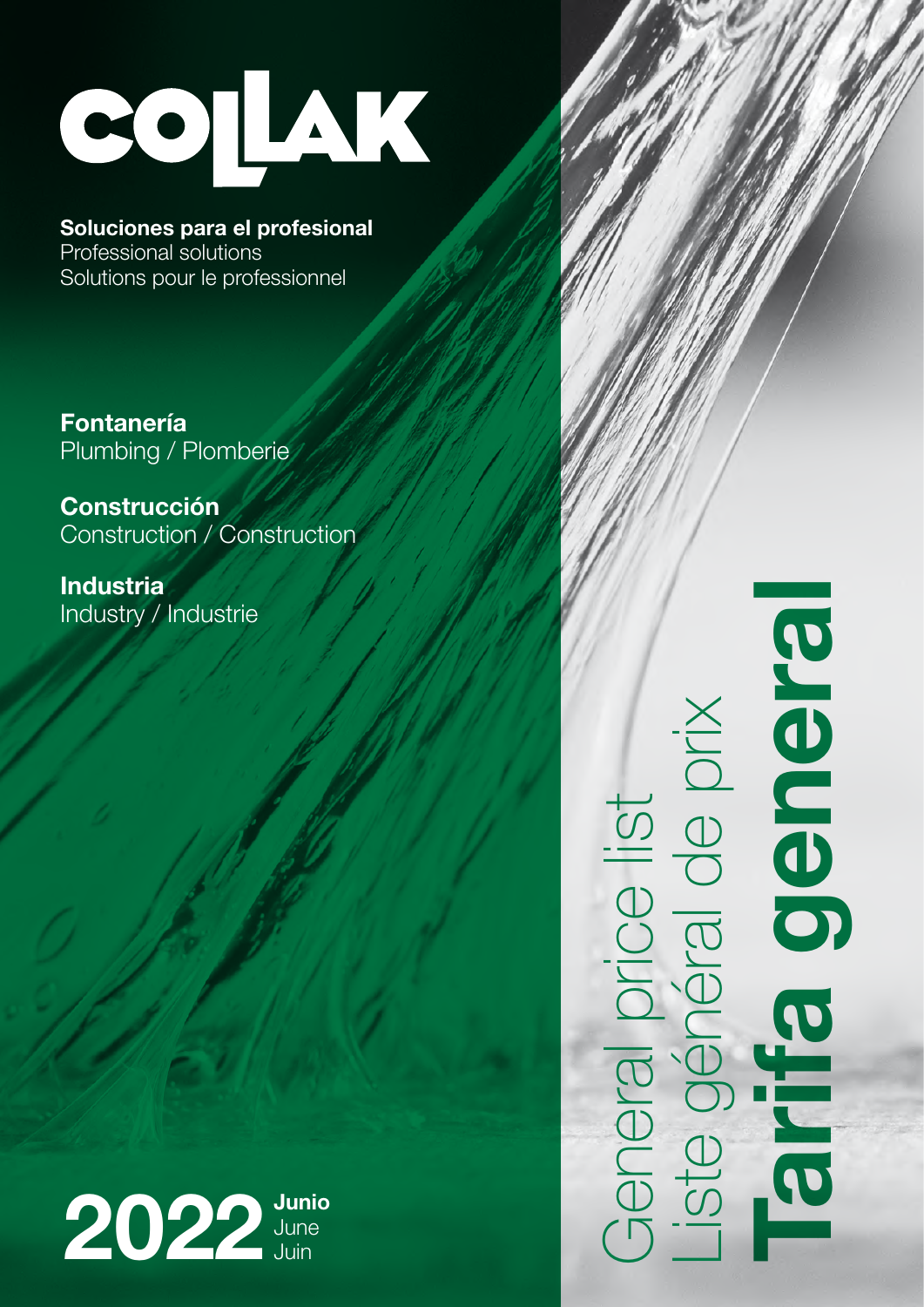# **Empresa** / Company / Entreprise





# Investigación, Desarrollo e Innovación: Pasado, presente y futuro.

Siempre hemos tenido claro que el camino a seguir pasaba por ofrecer un producto que respondiese a la máxima calidad. Nuestra máxima ha sido siempre ser garantía de satisfacción y queremos seguir siéndolo por encima de todo. Por este motivo nos seguimos esforzando al máximo para seguir ofreciendo a nuestros clientes una gama completa y de calidad. Y la única forma de conseguirlo es estando siempre a su lado, ofreciéndole siempre lo mejor de nosotros:

- Formulación y fabricación própia
- Elevados índices de calidad
- Gran variedad de soluciones para el profesional
- Estructura logística altamente avanzada
- Atención personalizada y rápida
- Flexibilidad a medida
- Posibilidad de fabricar bajo su propia marca

Bienvenido a COLLAK: Un mundo de soluciones a medida.





#### Research and Innovation: Past, present and future.

We have always known we were meant to offer products with the highest quality standards. Our motto has always been to work hard in order to maximize our clients' satisfaction; and we want to keep it that way. This is why we constantly strive to provide our customers with a wide and high quality product range together with the best customer care service. The only way to achieve this is by always giving our best. We provide:

#### Recherche et développement: Passé, présent et futur.

Nous avons toujours cru que le chemin à suivre était offrir un produit qui répondait à la plus haute qualité. Notre principe plus important à été toujours de demeurer une garantie de satisfaction, et nous voulons continuer à l'être. C'est pour cela que nous continuons à faire des efforts jour à jour pour pouvoir ainsi continuer à offrir à nos clients une gamme complète et de qualité. Nous pouvons donc vous offrir les services suivants:

- In-house manufacturing and formulation
- High quality standards
- Wide variety of professional solutions
- Advanced logistics structure
- Fast, customized service
- Total flexibility
- Production under your own label.

Welcome to COLLAK: A world of customized solutions.

- Une production et une formulation propres
- Des standards de qualité très élevés
- Toutes les solutions pour le professionnel
- Une structure logistique avancée
- Un service personnalisé et rapide
- Une grande flexibilité
- Production pour votre propre marque.

Bienvenue à COLLAK: Un monde de solutions à mesure.

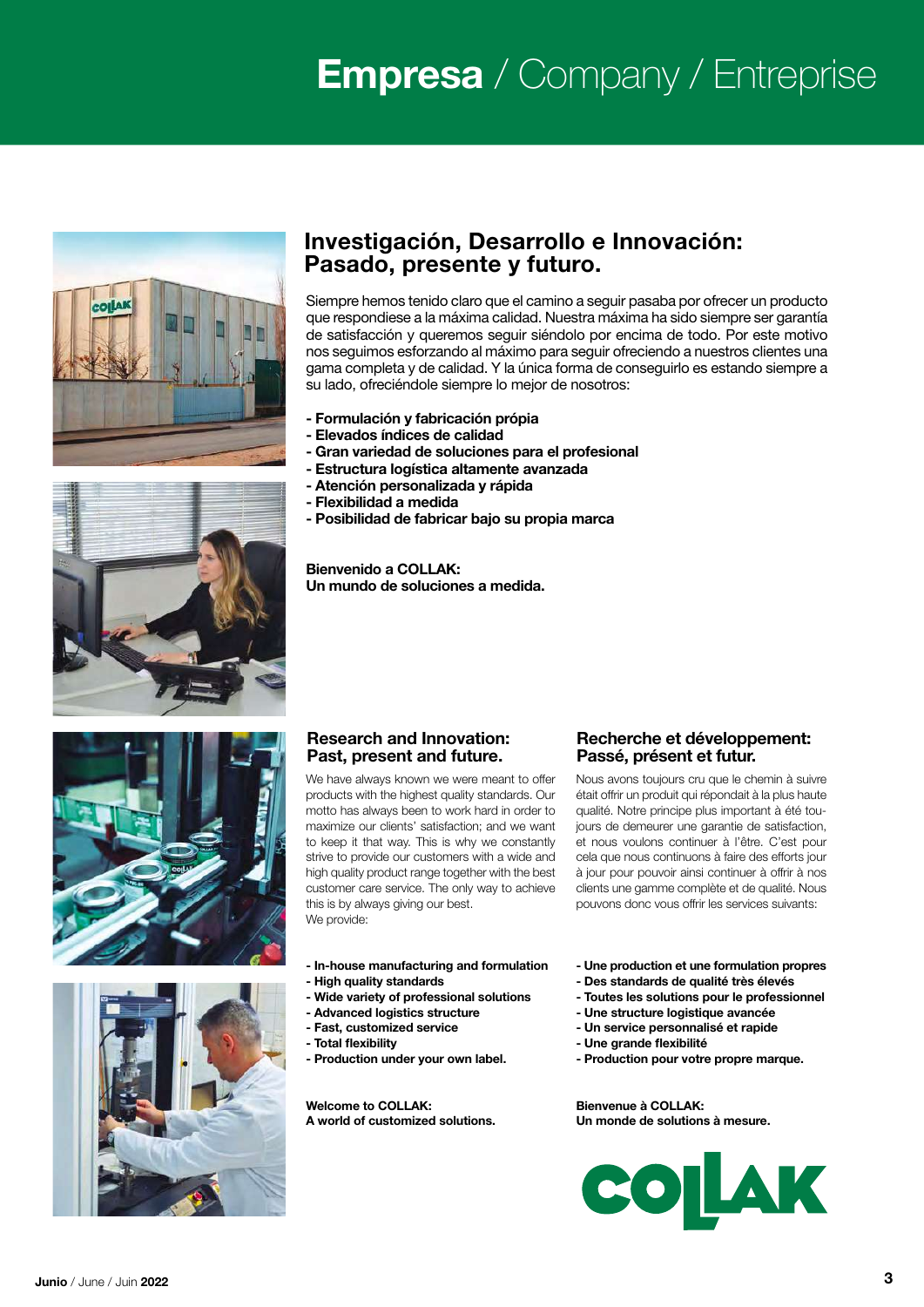# índice index

| <b>ADHESIVOS PARA</b><br><b>TUBERÍA DE PVC</b><br>PVC CEMENTS /<br>COLLES POUR PVC                                       | <b>Adhesivos para tubería de PVC</b> / PVC cements / Colles pour PVC<br><b>Disolventes / Solvents / Solvants</b><br><b>Lubricantes / Lubricants / Lubrifiants</b>                                                                                                                                                                                                                                                                                                                                                                                                                                          | 5               |
|--------------------------------------------------------------------------------------------------------------------------|------------------------------------------------------------------------------------------------------------------------------------------------------------------------------------------------------------------------------------------------------------------------------------------------------------------------------------------------------------------------------------------------------------------------------------------------------------------------------------------------------------------------------------------------------------------------------------------------------------|-----------------|
| <b>SELLADORES</b><br><b>Y ESPUMAS</b><br>SEALANTS AND FOAMS /<br><b>MASTICS ET MOUSSES</b>                               | Polímeros MS / MS Polymers / Polymères MS<br><b>Siliconas neutras</b> / Neutral silicones / Silicones neutres<br><b>Siliconas ácidas</b> /Acid silicones / Silicones acides<br><b>Selladores acrílicos</b> / Acrylic sealants / Mastics acryliques<br>Masillas y selladores de alta temperatura / High temperature sealants and mastics<br>Mastics et silicones pour hautes températures<br><b>Otras masillas y selladores</b> / Other sealants / Autres mastics<br>Espumas de poliuretano / Polyurethane foams / Mousses de polyuréthane<br>Pistolas aplicadoras / Sealants guns / Pistolets pour mastics | 6               |
| <b>DECAPANTES</b><br><b>Y ACCESORIOS</b><br>FLUX AND WELDING /<br>DÉCAPANTS ET<br><b>ACCESSOIRES</b>                     | Decapantes para soldadura / Flux for welding / Décapants pour soudure<br>Accesorios para soldadura / Welding accessories / Accessories pour soudure                                                                                                                                                                                                                                                                                                                                                                                                                                                        | 9               |
| <b>ADHESIVOS Y COLAS</b><br>ADHESIVES AND GLUES /<br>ADHÉSIFS ET COLLES                                                  | Adhesivos de contacto / Contact adhesives / Adhésifs de contact<br>Adhesivos para revestimientos y pavimentos<br>Wall and floor covering adhesives / Colles pour revétements et pavements<br><b>Colas blancas y especiales</b> / White and special glues / colles blanches et spéciales<br>Adhesivos para bricolage / Diy sdhesives / Adhésifs pour bricolage                                                                                                                                                                                                                                              | 10              |
| <b>CIANOACRILATOS Y</b><br><b>ANAERÓBICOS</b><br>CYANOACRYLATES AND /<br><b>CYANOACRYLATES ET</b><br><b>ANAÉROBIQUES</b> | <b>Cianoacrilatos</b> / Cyanoacrylates / Cyanoacrylates<br><b>Anaeróbicos</b> / Anaerobics / Anaérobiques                                                                                                                                                                                                                                                                                                                                                                                                                                                                                                  | 12 <sub>2</sub> |
| <b>AEROSOLES</b><br>SPRAYS / AÉROSOLS                                                                                    | <b>Aerosoles</b> / Sprays / Aérosols                                                                                                                                                                                                                                                                                                                                                                                                                                                                                                                                                                       | 13              |
| <b>IMPERMEABILIZANTES</b><br>WATERPROOFING /<br><b>IMPERMÉABILISANTS</b>                                                 | Impermeabilizantes líquidos<br>Waterproofing coatings / Imperméabilisants liquides<br>Hidrofugantes / Water repellents / Hidrofugens<br>Barnices endurecedores y banda butílica<br>Hardening varnish and butylic band / Vernis durcissant et bande butylique                                                                                                                                                                                                                                                                                                                                               | 14              |
| <b>CINTAS</b><br>TAPES /<br><b>RUBANS</b>                                                                                | Cintas adhesivas / Adhesives tapes / Rubans adhésifs<br><b>Otras cintas</b> / Other tapes / Autres rubans                                                                                                                                                                                                                                                                                                                                                                                                                                                                                                  | 15              |
| <b>PRODUCTOS</b><br><b>AUXILIARES</b><br><b>AUXILIARY PRODUCTS /</b><br><b>PRODUITS AUXILIAIRES</b>                      | <b>Masillas y selladores / Mastics / Mastics</b><br><b>Desatascadores y limpiadores</b> / Plungers and cleaners / Pistons et nettoyants<br>Reparación / Reparation / Réparateurs<br><b>Otros productos</b> / Other products / Autres produits<br><b>Expositores</b> / Displays / Présentors                                                                                                                                                                                                                                                                                                                | 16              |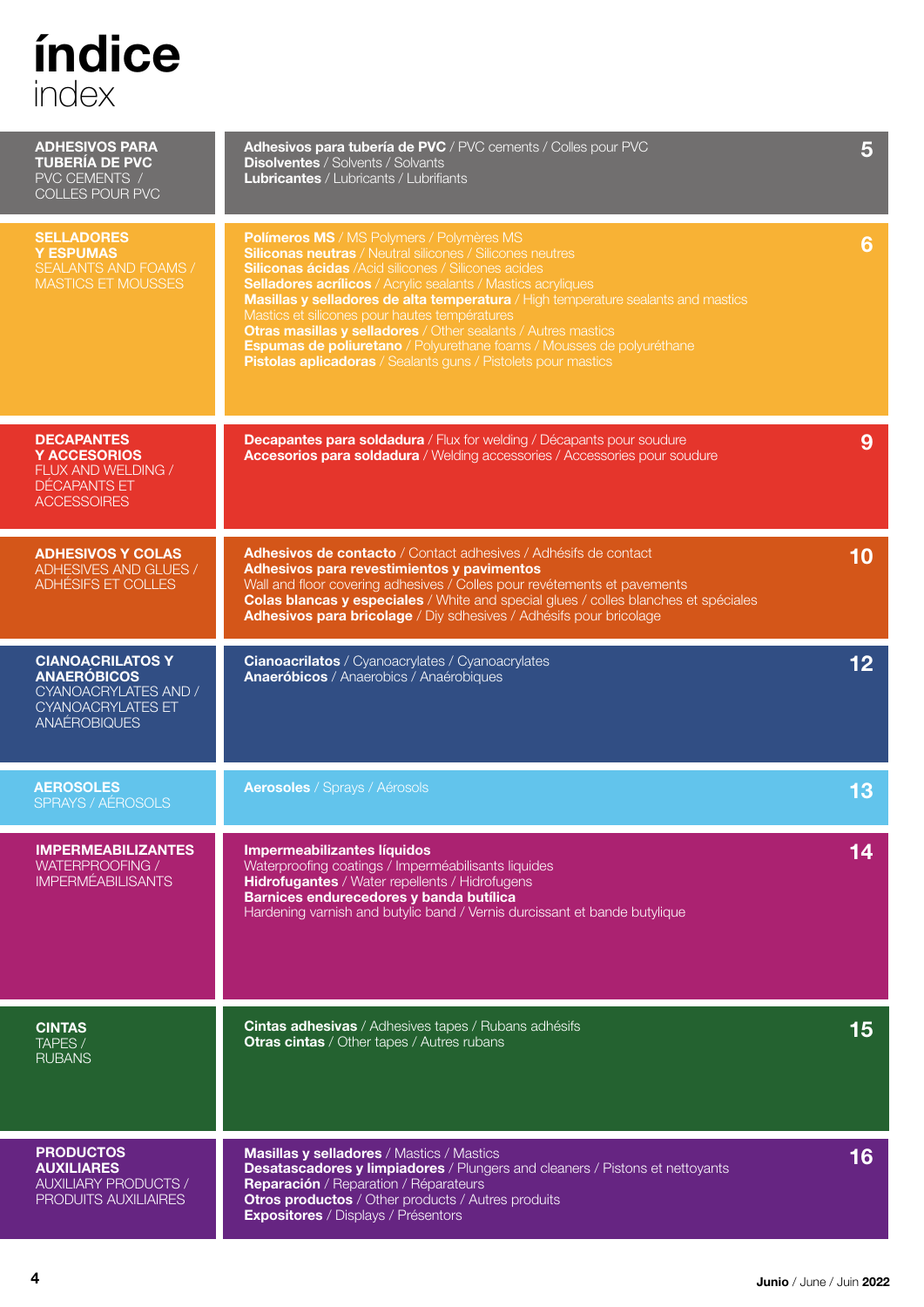

#### PVC Cements Colles pour PVC ADHESIVOS PARA TUBERÍA DE PVC DESCUENTO

# **Discount** Remise

|               | <b>ADHESIVOS PARA PVC / PVC CEMENTS / COLLES POUR PVC</b> |                         |                                              |              |                     |
|---------------|-----------------------------------------------------------|-------------------------|----------------------------------------------|--------------|---------------------|
| <b>CÓDIGO</b> | <b>DESCRIPCIÓN</b>                                        | PRECIO $\epsilon$ / Ud. | <b>PRECIO € / CAJA</b>                       | <b>CAJAS</b> | <b>CÓDIGO EAN</b>   |
| CODE / CODE   | DESCRIPTION / DESCRIPTION                                 |                         | PRICE / PRIX € / Un. PRICE / PRIX € / Carton | QTY. /QTITÉ. | EAN CODE / CODE EAN |
| 210125        | PVC-25 T PRESIÓN TUBO 125 ML.                             | 3,00€                   | 75,00 €                                      | 25 U.        | 8413532952198       |
| 210250TP      | PVC-25 T PRESIÓN TAPÓN PINCEL 250 ML.                     | 6,56€                   | 157,44 €                                     | 24 U.        | 8413532952204       |
| 210500TP      | PVC-25 T PRESIÓN TAPÓN PINCEL 500 ML.                     | 10,50€                  | 252,00€                                      | 24 U.        | 8413532950613       |
| 21001TP       | PVC-25 T PRESIÓN TAPÓN PINCEL 1000 ML.                    | 18,37€                  | 220.44 €                                     | 12 U.        | 8413532950637       |
| 202125        | PVC-25 NEW PRESIÓN TUBO 125 ML                            | 2,61€                   | 65,25€                                       | $25U$ .      | 8413532953607       |
| 200125        | PVC-25 PRESIÓN TUBO 125 ML.                               | 2,48€                   | 62,00€                                       | 25 U.        | 8413532200015       |
| 200250TP      | PVC-25 PRESIÓN TAPÓN PINCEL 250 ML.                       | 6,08€                   | 145,92€                                      | 24 U.        | 8413532204037       |
| 200500        | PVC-25 PRESIÓN 500 ML. (inc. 6 brochas/caja)              | 9,11€                   | 218,64€                                      | 24 U.        | 8413532200053       |
| 200500TP      | PVC-25 PRESSIÓN TAPÓN PINCEL 500 ML.                      | 9,62€                   | 230,88€                                      | 24 U.        | 8413532263058       |
| 20001         | PVC-25 PRESIÓN 1000 ML. (inc. 12 brochas/caja)            | 15,41 €                 | 184,92€                                      | 12 U.        | 8413532200060       |
| 20001TP       | PVC-25 PRESIÓN TAPÓN PINCEL 1000 ML.                      | 16,37 €                 | 196,44 €                                     | 12 U.        | 8413532263065       |
| 20005         | PVC-25 PRESIÓN 5 L.                                       | 70,85 €                 | 283,40€                                      | 4 U.         | 8413532950590       |
| 220125        | PVC-50 PRESIÓN TUBO 125 ML.                               | 2,32€                   | 58,00€                                       | 25 U.        | 8413532950644       |
| 220250TP      | PVC-50 PRESIÓN TAPÓN PINCEL 250 ML.                       | 5,86€                   | 140,64 €                                     | 24 U.        | 8413532951627       |
| 220500        | PVC-50 PRESIÓN 500 ML.                                    | 8,45€                   | 202,80€                                      | 24 U.        | 8413532950101       |
| 220500TP      | PVC-50 PRESIÓN TAPÓN PINCEL 500 ML.                       | 8,93€                   | 214,32€                                      | 24 U.        | 8413532273255       |
| 22001         | PVC-50 PRESIÓN 1000 ML.                                   | 14,23€                  | 170,76€                                      | 12 U.        | 8413532950118       |
| 22001TP       | PVC-50 PRESIÓN TAPÓN PINCEL 1000 ML.                      | 14.97 €                 | 179.64 €                                     | $12U$ .      | 8413532273262       |
| 225125        | PVC-60 PRESIÓN TUBO 125 ML                                | 2,16€                   | 54,00€                                       | 25 U.        | 8413532953829       |
| 225250TP      | PVC-60 PRESIÓN TAPÓN PINCEL 250 ML                        | 5,47€                   | 65,64€                                       | 12 U.        | 8413532953836       |
| 225500TP      | PVC-60 PRESIÓN TAPÓN PINCEL 500 ML                        | 8,33 €                  | 99,96€                                       | 12 U.        | 8413532953843       |
| 22501TP       | PVC-60 PRESIÓN TAPÓN PINCEL 1000 ML                       | 13,97€                  | 167,64 €                                     | 12 U.        | 8413532953850       |
| 230125        | PVC-75 SANEAMIENTO TUBO 125 ML.                           | 2,01€                   | 50,25€                                       | $25U$ .      | 8413532950651       |
| 230500TV      | PVC-75 SANEAMIENTO T.V 500 ML.                            | 6,40€                   | 153,60 €                                     | 24 U.        | 8413532950194       |
| 230500TP      | PVC-75 SANEAMIENTO TAPÓN PINCEL 500 ML.                   | 6,99€                   | 167,76€                                      | 24 U.        | 8413532950170       |
| 23001TV       | PVC-75 SANEAMIENTO T.V 1000 ML.                           | 10,57 €                 | 126,84 €                                     | 12 U.        | 8413532950200       |
| 23001TP       | PVC-75 SANEAMIENTO TAPÓN PINCEL 1000 ML.                  | 11,32 €                 | 135,84 €                                     | 12 U.        | 8413532950187       |
| 215125        | PVC-15 FLEXIBLE TUBO 125 ML.                              | $3,04 \in$              | 76,00 €                                      | 25 U.        | 8413532952037       |
| 215250TP      | PVC-15 FLEXIBLE TAPÓN PINCEL 250 ML.                      | 6,71 €                  | 80,52€                                       | 12 U.        | 8413532951122       |
| 215500TP      | PVC-15 FLEXIBLE TAPÓN PINCEL 500 ML.                      | 11,35 €                 | 136,20€                                      | 12 U.        | 8413532953867       |

DISOLVENTES / SOLVENTS / SOLVANTS **CÓDIGO** CODE / CODE DESCRIPCIÓN DESCRIPTION / DESCRIPTION PRECIO  $\epsilon$  / Ud. PRICE / PRIX € / Un. PRICE / PRIX € / Carton PRECIO € / CAJA CAJAS QTY. /QTITÉ. CÓDIGO EAN EAN CODE / CODE EAN **250250** DL 250 ML. 3,21 € 77,04 € 24 U. 8413532951634 250500 DL 500 ML. 4,85 € 116,40 € 24 U. 8413532201050 25001 DL 1000 ML. 8,13 € 97,56 € 12 U. 8413532201067 **25005** DL 5 L. 30,41 € 121,64 € 4 U. 8413532953331 **255500** DL-PE 500 ML. (ISOPROPANOL) 5,25 € 63,00 € 12 U. 8413532953386 **25501** DL-PE 1000 ML. (ISOPROPANOL) 8,59 € 103,08 € 12 U. 8413532951795 **25505** DL-PE 5 L (ISOPROPANOL) 36,24 € 36,24 € 1 U. 8413532953751 **25305** THF 5 L. CONSEQUENCE 1 CONSEQUENCE 1 CONSEQUENCE 1 CONSEQUENCE 1 CONSEQUENCE 1 CONSEQUENCE 1 CONSEQUENCE 1 CONSEQUENCE 1 CONSEQUENCE 1 CONSEQUENCE 1 CONSEQUENCE 1 CONSEQUENCE 1 CONSEQUENCE 1 CONSEQUENCE 1 CONSEQU LUBRICANTES / LUBRICANTS / LUBRIFIANTS

|               | <b>LUDNIVANI LO</b> / LUDNIVANI O / LUDNII IANI O |                         |                                              |              |                     |
|---------------|---------------------------------------------------|-------------------------|----------------------------------------------|--------------|---------------------|
| <b>CÓDIGO</b> | <b>DESCRIPCIÓN</b>                                | PRECIO $\epsilon$ / Ud. | <b>PRECIO € / CAJA</b>                       | <b>CAJAS</b> | <b>CÓDIGO EAN</b>   |
| CODE / CODE   | DESCRIPTION / DESCRIPTION                         |                         | PRICE / PRIX € / Un. PRICE / PRIX € / Carton | QTY. /QTITÉ. | EAN CODE / CODE EAN |
| 265750        | LUBRICANTE TUBERÍA GEL 750 GR.                    | 6.88 $\epsilon$         | 55.04€                                       | 8 U.         | 8413532953461       |
| 26503         | LUBRICANTE TUBERÍA GEL 3 KG.                      | 19.82 €                 | 19.82 €                                      | 1 U.         | 8413532953478       |
| 260150        | LUBRICANTE TUBERÍA TUBO 150 GR. (Euroslot)        | $2,51 \in$              | $30,12 \in$                                  | $12U$ .      | 8413532952655       |
| 260750        | LUBRICANTE TUBERÍA 750 GR.                        | $6,44 \in$              | 77.28 €                                      | $12U$ .      | 8413532298432       |
| 26003         | LUBRICANTE TUBERÍA 3 KG.                          | 18.75 €                 | 18.75 €                                      | 1 U.         | 8413532950668       |
| 491135        | LUBRI-TOT TUBO 135 ML. (Euroslot)                 | 5.79€                   | 69.48€                                       | 12 U.        | 8413532951146       |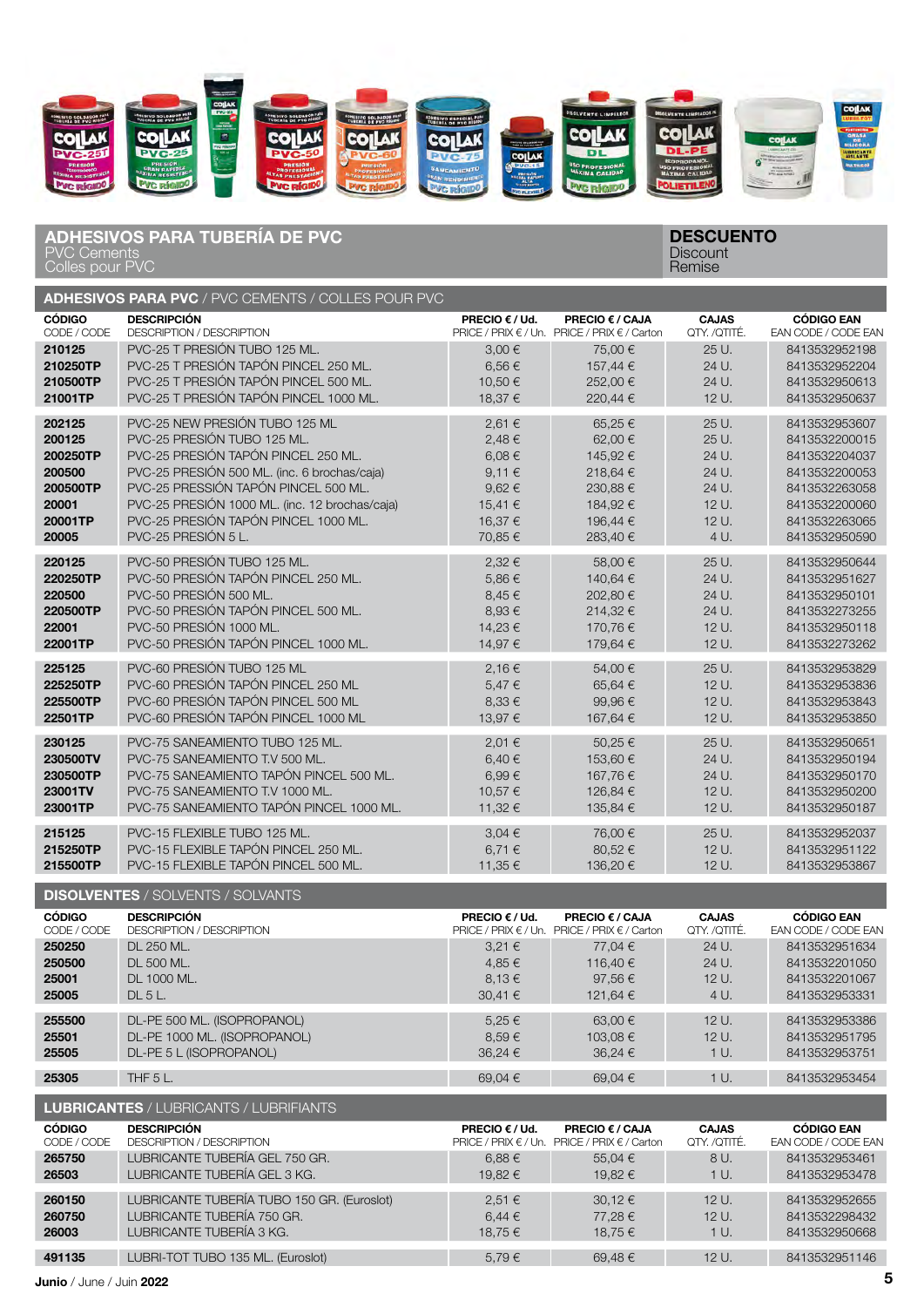

#### SELLADORES Y ESPUMAS Sealants and Foams Mastics et Mousses

**DESCUENTO Discount** Remise

## POLÍMEROS MS / MS POLYMERS / POLYMÈRES MS

| <b>CÓDIGO</b>                                                            | <b>DESCRIPCIÓN</b>                                                                                                                                                                                                                                                    | PRECIO $\epsilon$ / Ud.                                                   | PRECIO € / CAJA                                                                          | <b>CAJAS</b>                                                          | <b>CÓDIGO EAN</b>                                                                                                   |
|--------------------------------------------------------------------------|-----------------------------------------------------------------------------------------------------------------------------------------------------------------------------------------------------------------------------------------------------------------------|---------------------------------------------------------------------------|------------------------------------------------------------------------------------------|-----------------------------------------------------------------------|---------------------------------------------------------------------------------------------------------------------|
| CODE / CODE                                                              | <b>DESCRIPTION / DESCRIPTION</b>                                                                                                                                                                                                                                      |                                                                           | PRICE / PRIX € / Un. PRICE / PRIX € / Carton                                             | QTY. /QTITÉ.                                                          | EAN CODE / CODE EAN                                                                                                 |
| 48402<br>46002<br>46002BS<br>46003<br>46003BS<br>46004<br>46009<br>46098 | TOT-MS 20 BLANCO 125 ML (Euroslot)<br>TOT-MS 20 BLANCO 280 ML.<br>TOT-MS 20 BLANCO 600 ML.<br><b>TOT-MS 20 GRIS 280 ML.</b><br><b>TOT-MS 20 GRIS 600 ML.</b><br>TOT-MS 20 NEGRO 280 ML.<br>TOT-MS 20 TEJA - MARRON 280 ML.<br>CAJA EXP. TOT-MS 20 12 UDES (4 COLORES) | 4,03€<br>6,16€<br>10,17 €<br>6,16€<br>10,17 €<br>6,16€<br>6,16€<br>73,92€ | 48,36€<br>154,00 €<br>122,04 €<br>154,00 €<br>122,04 €<br>154,00 €<br>154,00 €<br>73,92€ | 12 U.<br>25 U.<br>12 U.<br>25 U.<br>12 U.<br>$25U$ .<br>25 U.<br>1 U. | 8413532953676<br>8413532700140<br>8413532950231<br>8413532950040<br>8413532950255<br>8413532950057<br>8413532950095 |
| 46702                                                                    | TOT-MS RAPID BLANCO 280 ML.                                                                                                                                                                                                                                           | 6,45€                                                                     | 77,40 €                                                                                  | 12 U.                                                                 | 8413532952020                                                                                                       |
| 46401                                                                    | TOT-MS 15 TRANSPARENTE 280 ML.                                                                                                                                                                                                                                        | 6,98€                                                                     | 174,50 €                                                                                 | 25 U.                                                                 | 8413532950927                                                                                                       |
| 46801                                                                    | TOT-MS CRISTAL TRANSPARENTE 300 ML                                                                                                                                                                                                                                    | 7,96€                                                                     | 95,52€                                                                                   | $12U$ .                                                               | 8413532952730                                                                                                       |
| 46202                                                                    | <b>TOT-MS PISCINAS 280 ML</b>                                                                                                                                                                                                                                         | $6.52 \in$                                                                | 78,24 €                                                                                  | 12 U.                                                                 | 8413532953706                                                                                                       |
| 46008                                                                    | TOT-MS SPORT VERDE 280 ML.                                                                                                                                                                                                                                            | 6,28€                                                                     | 75,36€                                                                                   | 12 U.                                                                 | 8413532951818                                                                                                       |
| 46102                                                                    | TOT-MS 35 BLANCO 280 ML.                                                                                                                                                                                                                                              | $6.26 \in$                                                                | 156,50€                                                                                  | 25 U.                                                                 | 8413532950026                                                                                                       |
| 46102BS                                                                  | TOT-MS 35 BLANCO 600 ML.                                                                                                                                                                                                                                              | 10,19€                                                                    | 122,28€                                                                                  | $12U$ .                                                               | 8413532950262                                                                                                       |
| 46103                                                                    | <b>TOT-MS 35 GRIS 280 ML.</b>                                                                                                                                                                                                                                         | $6.26 \in$                                                                | 156,50€                                                                                  | 25 U.                                                                 | 8413532950279                                                                                                       |
| 46104                                                                    | TOT-MS 35 NEGRO 280 ML.                                                                                                                                                                                                                                               | 6,26€                                                                     | 156,50€                                                                                  | 25 U.                                                                 | 8413532950286                                                                                                       |

#### SILICONAS NEUTRAS / NEUTRAL SILICONES / SILICONES NEUTRES

| <b>CÓDIGO</b> | <b>DESCRIPCIÓN</b>               | <b>PRECIO <math>\epsilon</math> / Ud.</b> | <b>PRECIO € / CAJA</b>      | <b>CAJAS</b> | <b>CÓDIGO EAN</b>          |
|---------------|----------------------------------|-------------------------------------------|-----------------------------|--------------|----------------------------|
| CODE / CODE   | <b>DESCRIPTION / DESCRIPTION</b> | PRICE / PRIX $\in$ / Un.                  | PRICE / PRIX $\in$ / Carton | OTY. /OTITÉ. | <b>EAN CODE / CODE EAN</b> |
| 42002         | CONSTRUCCIÓN BLANCO 280 ML.      | 5,89€                                     | 147.25 €                    | $25U$ .      | 8413532480141              |
| 42002BS       | CONSTRUCCIÓN BLANCO 600 ML.      | 10.10€                                    | 121.20€                     | $12U$ .      | 8413532950316              |
| 42003         | CONSTRUCCIÓN GRIS 280 ML.        | $5.89 \in$                                | 147,25€                     | $25U$ .      | 8413532480042              |
| 42003BS       | CONSTRUCCIÓN GRIS 600 ML.        | 10.10€                                    | 121.20€                     | 12 U.        | 8413532950323              |
| 42101         | UNIVERSAL TRANSLUCIDO 280 ML.    | $6.98 \in$                                | 174.50€                     | 25U.         | 8413532483043              |
| 42102         | UNIVERSAL BLANCO 280 ML.         | $6.98 \in$                                | 174,50€                     | 25 U.        | 8413532950347              |
| 42301         | ALU-SIL TRANSLUCIDO 280 ML.      | $5,80 \in$                                | 145.00 €                    | 25U.         | 8413532951542              |
| 42302         | ALU-SIL BLANCO 280 ML.           | $5,80 \in$                                | 145.00 €                    | $25U$ .      | 8413532951559              |

# SILICONAS ÁCIDAS / ACID SILICONES / SILICONES ACIDES

| <b>CÓDIGO</b><br>CODE / CODE | <b>DESCRIPCIÓN</b><br><b>DESCRIPTION / DESCRIPTION</b> | PRECIO $\epsilon$ / Ud.<br>PRICE / PRIX $\in$ / Un. | <b>PRECIO € / CAJA</b><br><b>PRICE / PRIX <math>\in</math> / Carton</b> | <b>CAJAS</b><br>QTY. /QTITÉ. | <b>CÓDIGO EAN</b><br><b>EAN CODE / CODE EAN</b> |
|------------------------------|--------------------------------------------------------|-----------------------------------------------------|-------------------------------------------------------------------------|------------------------------|-------------------------------------------------|
| 48301                        | SANI-SELL TRANSLUCIDO 125 ML. (Euroslot)               | $3.57 \in$                                          | 42.84€                                                                  | 12 U.                        | 8413532953652                                   |
| 48302                        | SANI-SELL BLANCO 125 ML. (Euroslot)                    | 3,57€                                               | 42.84€                                                                  | 12 U.                        | 8413532953669                                   |
| 40801                        | SANI-SELL TRANSLUCIDO 280 ML.                          | $5.03 \in$                                          | 125.75 €                                                                | $25U$ .                      | 8413532481148                                   |
| 40802                        | SANI-SELL BLANCO 280 ML.                               | $5.03 \in$                                          | 125,75€                                                                 | 25 U.                        | 8413532481049                                   |
|                              |                                                        |                                                     |                                                                         |                              |                                                 |
| 40301                        | PLUS TRANSLUCIDO 280 ML.                               | 4,43€                                               | 110.75 €                                                                | $25U$ .                      | 8413532450045                                   |
| 40302                        | PLUS BLANCO 280 ML.                                    | 4,43€                                               | 110.75 €                                                                | $25U$ .                      | 8413532452049                                   |
| 40303                        | PLUS GRIS 280 ML.                                      | $4.43 \in$                                          | 53.16€                                                                  | 12U                          | 8413532950408                                   |
| 40304                        | PLUS NEGRA 280 ML.                                     | $4,43 \in$                                          | 53.16€                                                                  | 12 U.                        | 8413532456047                                   |
|                              |                                                        |                                                     |                                                                         |                              |                                                 |
| 40601                        | MULTIUSOS TRANSLUCIDO 280 ML.                          | $4,02 \in$                                          | 100.50 €                                                                | $25U$ .                      | 8413532404048                                   |
| 40602                        | MULTIUSOS BLANCO 280 ML.                               | $4.02 \in$                                          | 100.50€                                                                 | $25U$ .                      | 8413532404147                                   |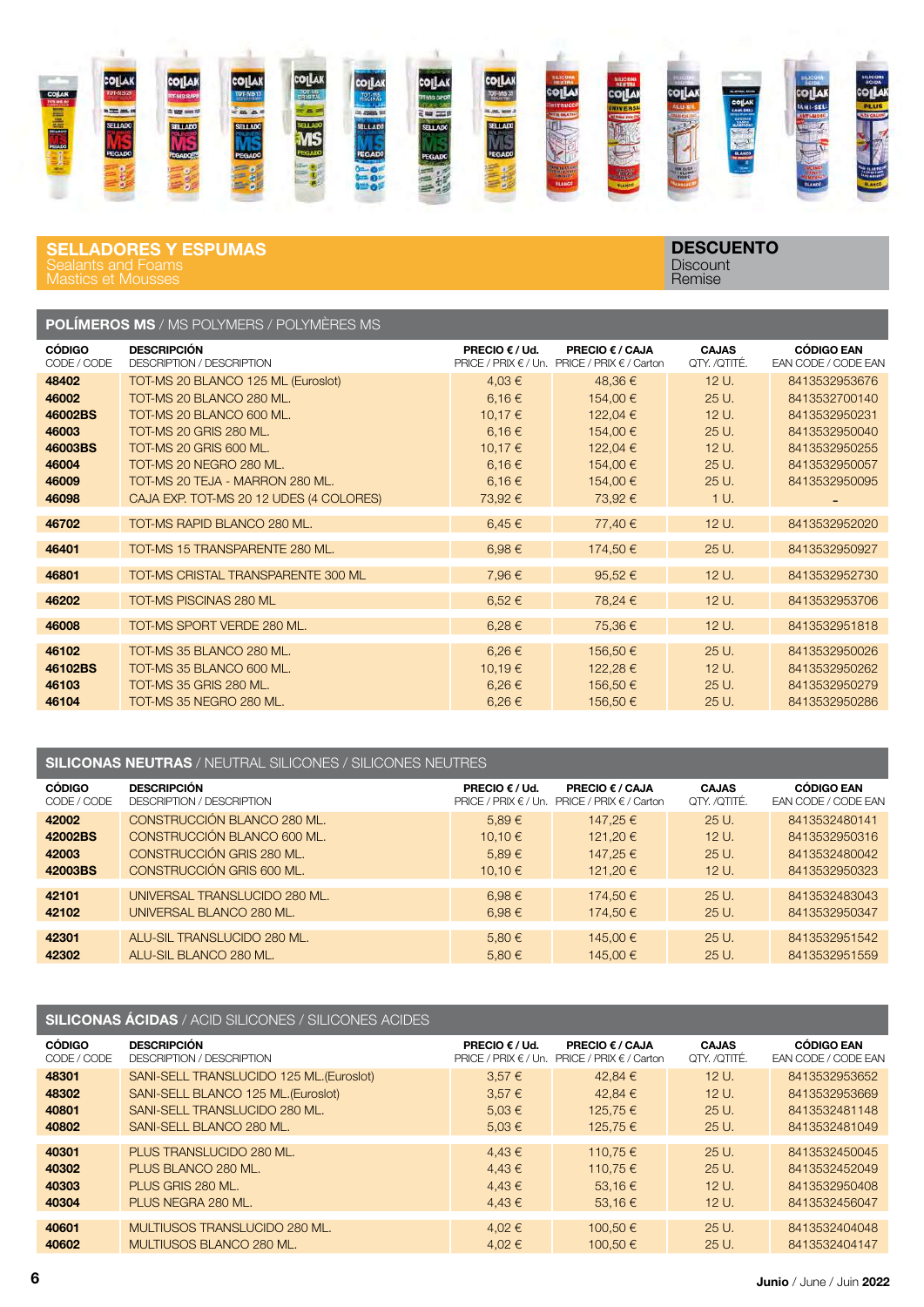

SELLADORES Y ESPUMAS Mastics et Mousses

DESCUENTO **Discount** Remise

| . |  | _ _ _ _ . _ _                                                       |  |
|---|--|---------------------------------------------------------------------|--|
|   |  | <b>SELLADORES ACRILICOS</b> / ACRILIC SEALANTS / MASTICS ACRILIQUES |  |

| <b>CÓDIGO</b><br>CODE / CODE | <b>DESCRIPCIÓN</b><br><b>DESCRIPTION / DESCRIPTION</b> | <b>PRECIO <math>\epsilon</math> / Ud.</b><br>PRICE / PRIX $\in$ / Un. | <b>PRECIO € / CAJA</b><br>PRICE / PRIX $\in$ / Carton | <b>CAJAS</b><br>QTY. /QTITÉ. | <b>CÓDIGO EAN</b><br><b>EAN CODE / CODE EAN</b> |
|------------------------------|--------------------------------------------------------|-----------------------------------------------------------------------|-------------------------------------------------------|------------------------------|-------------------------------------------------|
| 44002                        | A-20 BLANCO 280 ML.                                    | $2,36 \in$                                                            | 59.00 €                                               | 25 U.                        | 8413532421045                                   |
| 44003                        | A-20 GRIS 280 ML.                                      | 2,36€                                                                 | 59.00 €                                               | $25U$ .                      | 8413532422042                                   |
| 44009                        | A-20 TEJA 280 ML.                                      | $2,36 \in$                                                            | 59.00 €                                               | 25 U.                        | 8413532426040                                   |
|                              |                                                        |                                                                       |                                                       |                              |                                                 |
| 44503                        | A-40 GRIS 280 ML.                                      | $3,47 \in$                                                            | 86.75€                                                | 25 U.                        | 8413532950453                                   |
|                              |                                                        |                                                                       |                                                       |                              |                                                 |
| 44830                        | TOT-PARK ROBLE 280 ML.                                 | $3.29 \in$                                                            | 39,48€                                                | $12U$ .                      | 8413532950125                                   |
| 44835                        | TOT-PARK HAYA 280 ML.                                  | $3.29 \in$                                                            | $39,48 \in$                                           | 12 U.                        | 8413532950149                                   |
| 44840                        | TOT-PARK CAOBA 280 ML.                                 | $3.29 \in$                                                            | 39.48€                                                | 12 U.                        | 8413532644048                                   |
| 44838                        | TOT-PARK CEREZO 280 ML.                                | $3.29 \in$                                                            | 39.48€                                                | $12U$ .                      | 8413532950132                                   |
| 44826                        | TOT-PARK FRESNO - PINO 280 ML.                         | $3.29 \in$                                                            | 39.48€                                                | 12 U.                        | 8413532495244                                   |

| <b>MASILLAS Y SELLADORES DE ALTA TEMPERATURA</b> / HIGH TEMPERATURE MASTICS / MASTICS HAUTES TEMPÉRATURES |                                                 |                                |                                                                        |                              |                                          |  |
|-----------------------------------------------------------------------------------------------------------|-------------------------------------------------|--------------------------------|------------------------------------------------------------------------|------------------------------|------------------------------------------|--|
| <b>CÓDIGO</b><br>CODE / CODE                                                                              | <b>DESCRIPCIÓN</b><br>DESCRIPTION / DESCRIPTION | <b>PRECIO</b> $\epsilon$ / Ud. | <b>PRECIO € / CAJA</b><br>PRICE / PRIX € / Un. PRICE / PRIX € / Carton | <b>CAJAS</b><br>OTY. /OTITÉ. | <b>CÓDIGO EAN</b><br>EAN CODE / CODE EAN |  |
| 45004                                                                                                     | <b>R-70 NEGRA 310 ML.</b>                       | $3.42 \in$                     | 41.04 €                                                                | 12 U.                        | 8413532463045                            |  |
|                                                                                                           |                                                 |                                |                                                                        |                              |                                          |  |
| 40904                                                                                                     | S-50 NEGRA 280 ML.                              | $8.28 \in$                     | 99.36 $\epsilon$                                                       | $12U$ .                      | 8413532950439                            |  |
|                                                                                                           |                                                 |                                |                                                                        |                              |                                          |  |
| 45103                                                                                                     | <b>T-80 NEGRO 310 ML</b>                        | $5.62 \in$                     | $67.44 \in$                                                            | $12U$ .                      | 8413532953775                            |  |

#### OTRAS MASILLAS Y SELLADORES / OTHER MASTICS AND SEALANTS / AUTRES MASTICS

| <b>CÓDIGO</b><br>CODE / CODE | <b>DESCRIPCIÓN</b><br>DESCRIPTION / DESCRIPTION | <b>PRECIO <math>\epsilon</math> / Ud.</b><br>PRICE / PRIX $\in$ / Un. | <b>PRECIO € / CAJA</b><br><b>PRICE / PRIX € / Carton</b> | <b>CAJAS</b><br>QTY. /QTITÉ. | <b>CÓDIGO EAN</b><br>EAN CODE / CODE EAN |
|------------------------------|-------------------------------------------------|-----------------------------------------------------------------------|----------------------------------------------------------|------------------------------|------------------------------------------|
| 48202                        | TOT-BRID 30 BLANCO 280 ML.                      | $5,42 \in$                                                            | 135.50 €                                                 | $25U$ .                      | 8413532951849                            |
| 48203                        | TOT-BRID 30 GRIS 280 ML.                        | $5.42 \in$                                                            | 135.50 €                                                 | $25U$ .                      | 8413532951832                            |
|                              |                                                 |                                                                       |                                                          |                              |                                          |
| 45516                        | TOT-FX 310 ML.                                  | $5.52 \in$                                                            | 138.00 €                                                 | $25U$ .                      | 8413532626044                            |
|                              |                                                 |                                                                       |                                                          |                              |                                          |
| 41101BL                      | TOT-SIL TRANSLUCIDO 50 ML. (Blister)            | $2.45 \in$                                                            | 49.00 €                                                  | $20U$ .                      | 8413532440008                            |
| 41102BL                      | TOT-SIL BLANCO 50 ML. (Blister)                 | 2.45€                                                                 | 49.00 €                                                  | $20U$ .                      | 8413532441012                            |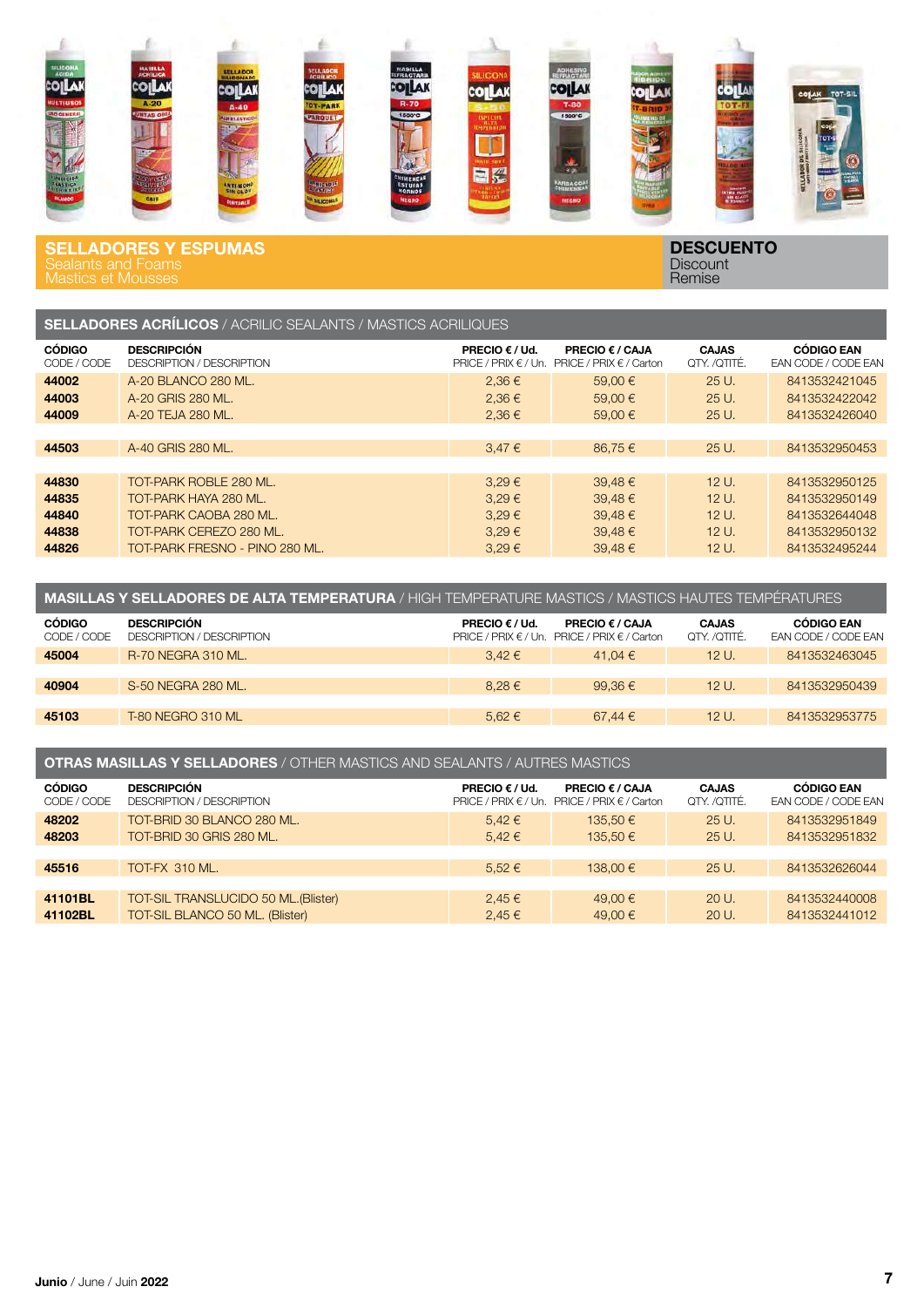

SELLADORES Y ESPUMAS Mastics et Mousses

| <b>ESPUMAS DE POLIURETANO</b> / POLYURETHANE FOAMS / MOUSSES DE POLYURÉTHANE |                                                        |                                                   |                                                       |                              |                                          |  |
|------------------------------------------------------------------------------|--------------------------------------------------------|---------------------------------------------------|-------------------------------------------------------|------------------------------|------------------------------------------|--|
| <b>CÓDIGO</b><br>CODE / CODE                                                 | <b>DESCRIPCIÓN</b><br><b>DESCRIPTION / DESCRIPTION</b> | <b>PRECIO € / Ud.</b><br>PRICE / PRIX $\in$ / Un. | <b>PRECIO € / CAJA</b><br>PRICE / PRIX $\in$ / Carton | <b>CAJAS</b><br>QTY. /QTITÉ. | <b>CÓDIGO EAN</b><br>EAN CODE / CODE EAN |  |
| 310750PF                                                                     | FOAM PISTOLA 750 ML.                                   | 8,61 €                                            | 103.32 €                                              | 12 U.                        | 8413532900052                            |  |
|                                                                              |                                                        |                                                   |                                                       |                              |                                          |  |
| 310500                                                                       | FOAM CÁNULA 500 ML. (Con quantes)                      | $6.50 \in$                                        | 78.00 €                                               | 12 U.                        | 8413532900069                            |  |
| 310750                                                                       | FOAM CÁNULA 750 ML. (Con guantes)                      | 8,28€                                             | 99.36€                                                | 12 U.                        | 8413532900045                            |  |
|                                                                              |                                                        |                                                   |                                                       |                              |                                          |  |
| 310300                                                                       | FOAM CÁNULA MULTIPOSICIÓN 300 ML(Guantes)              | 5,87€                                             | 70,44 €                                               | $12U$ .                      | 8413532950910                            |  |
| 330750                                                                       | FOAM CÁNULA MULTIPOSICION 750 ML(Guantes)              | $9.28 \in$                                        | 111,36€                                               | 12 U.                        | 8413532951610                            |  |
|                                                                              |                                                        |                                                   |                                                       |                              |                                          |  |
| 320750                                                                       | FOAM CÁNULA FIJACIÓN TEJAS 750 ML                      | 8,61 €                                            | 103.32 €                                              | $12U$ .                      | 8413532952648                            |  |
| 320750PF                                                                     | FOAM PISTOLA FIJACIÓN TEJAS 750 ML.                    | 8,61 €                                            | 103,32 €                                              | $12U$ .                      | 8413532951481                            |  |
|                                                                              |                                                        |                                                   |                                                       |                              |                                          |  |
| 930025                                                                       | CANULA ROJA FOAM                                       | $0.48 \in$                                        | 0,48€                                                 | 1 U.                         | 8413532952013                            |  |
|                                                                              |                                                        |                                                   |                                                       |                              |                                          |  |
| 325750                                                                       | FOAM FIRE STOP CANULA 750 ML.                          | 17.79€                                            | 213.48€                                               | 12 U.                        | 8413532951603                            |  |
|                                                                              |                                                        |                                                   |                                                       |                              |                                          |  |
| 315500                                                                       | SPRAY LIMPIADOR 500 ML.                                | 6,81€                                             | 81,72€                                                | 12 U.                        | 8413532900076                            |  |



| <b>PISTOLAS APLICADORAS / SEALANT GUNS / PISTOLETS POUR MASTICS</b> |                                                        |                                                        |                                                       |                              |                                          |  |
|---------------------------------------------------------------------|--------------------------------------------------------|--------------------------------------------------------|-------------------------------------------------------|------------------------------|------------------------------------------|--|
| <b>CÓDIGO</b><br>CODE / CODE                                        | <b>DESCRIPCIÓN</b><br><b>DESCRIPTION / DESCRIPTION</b> | <b>PRECIO € / Ud.</b><br>PRICE / PRIX $\epsilon$ / Un. | <b>PRECIO € / CAJA</b><br>PRICE / PRIX $\in$ / Carton | <b>CAJAS</b><br>QTY. /QTITÉ. | <b>CÓDIGO EAN</b><br>EAN CODE / CODE EAN |  |
| 933053                                                              | PISTOLA PLÁSTICA C-120                                 | 18.77 €                                                | 18.77 €                                               | 1 U.                         | 8413532951825                            |  |
| 933042                                                              | PISTOLA METALICA C-140                                 | 23.56€                                                 | 23.56€                                                | 1 U.                         | 8413532950545                            |  |
| 933024                                                              | PISTOLA METÁLICA NBS SILVER "TEFLONADA"                | 34,02 €                                                | $34.02 \in$                                           | 1 U.                         | 8413532950521                            |  |
|                                                                     |                                                        |                                                        |                                                       |                              |                                          |  |
| 930003                                                              | PISTOLA MUELLE CARTUCHOS 280,300,310 ML.               | $5,45 \in$                                             | $5,45 \in$                                            | $1U$ .                       | 8413532950552                            |  |
| 930004                                                              | PISTOLA CREMALLERA CART. 280,300,310 ML.               | $5.69 \in$                                             | $5.69 \in$                                            | 1 U.                         | 8413532950569                            |  |
| 933045                                                              | PISTOLA PROFESIONAL CART. 280,300,310 ML.              | 18.82 €                                                | 18.82 €                                               | 1 U.                         | 8413532950941                            |  |
|                                                                     |                                                        |                                                        |                                                       |                              |                                          |  |
| 933038                                                              | PISTOLA CK-38 BOLSAS 400 Y 600 ML.                     | 22.83€                                                 | 22.83 €                                               | 1 U.                         | 8413532950576                            |  |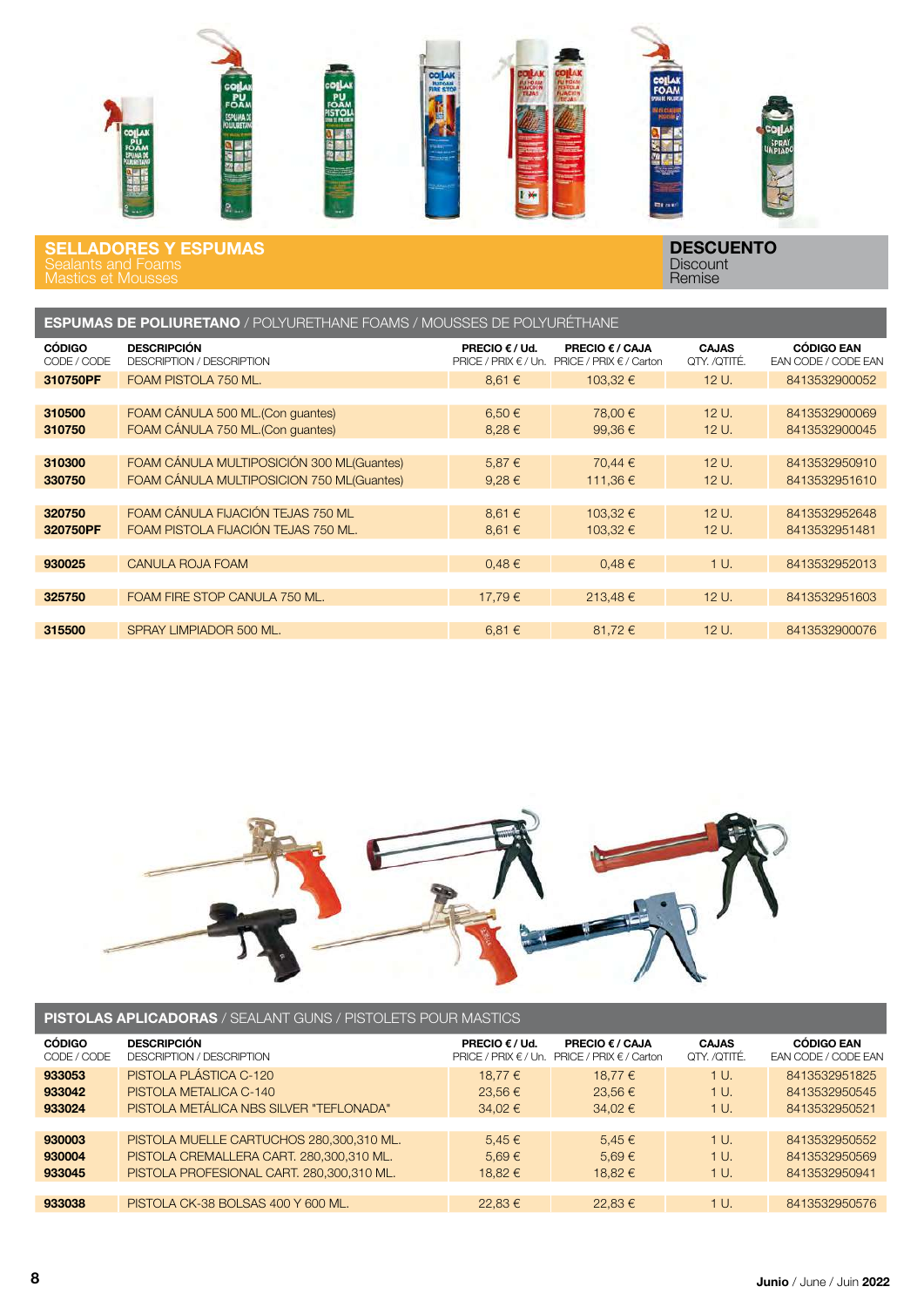

#### DECAPANTES Y ACCESORIOS PARA SOLDADURA Flux and welding accessories

Décapants et accéssoires pour soudure

| <b>DECAPANTES PARA SOLDADURA / FLUX FOR WELDING / DÉCAPANTS POUR SOUDURE</b> |                                                                                |                                           |                                                                                            |                              |                                          |  |  |
|------------------------------------------------------------------------------|--------------------------------------------------------------------------------|-------------------------------------------|--------------------------------------------------------------------------------------------|------------------------------|------------------------------------------|--|--|
| <b>CÓDIGO</b><br>CODE / CODE                                                 | <b>DESCRIPCIÓN</b><br><b>DESCRIPTION / DESCRIPTION</b>                         | <b>PRECIO <math>\epsilon</math> / Ud.</b> | <b>PRECIO <math>\epsilon</math> / CAJA</b><br>PRICE / PRIX € / Un. PRICE / PRIX € / Carton | <b>CAJAS</b><br>QTY. /QTITÉ. | <b>CÓDIGO EAN</b><br>EAN CODE / CODE EAN |  |  |
| 296100TP<br>296300TP                                                         | TOT-FLUX LIQUIDO TAPON PINCEL 100 GR.<br>TOT-FLUX LÍQUIDO TAPON PINCEL 300 GR. | $3.32 \in$<br>7,01 €                      | 106.24 €<br>56.08€                                                                         | 32U<br>8 U.                  | 8413532950842<br>8413532950859           |  |  |
| 297100TP                                                                     | TOT-FLUX GEL TAPON PINCEL 100 GR.                                              | $3,32 \in$                                | 106.24 €                                                                                   | 32 U.                        | 8413532950866                            |  |  |
| 298125TP                                                                     | TOT-FLUX PASTA TAPON PINCEL 125 GR.                                            | $5.02 \in$                                | 120.48€                                                                                    | 24 U.                        | 8413532950873                            |  |  |
| 292110                                                                       | TOT-FLUX CREMA TAPON PINCEL 110 GR                                             | 4.95 €                                    | 118.80 €                                                                                   | 24 U.                        | 8413532952235                            |  |  |
| 291100                                                                       | TOT-FLUX BORAX 100 GR.                                                         | 5.27€                                     | 126.48€                                                                                    | 24 U.                        | 8413532952211                            |  |  |
| 292100                                                                       | TOT-FLUX BORAX PLUS 100 GR.                                                    | $6.70 \in$                                | 160.80 €                                                                                   | 24 U.                        | 8413532952228                            |  |  |

| <b>ACCESORIOS PARA SOLDADURA / WELDING ACCESSORIES / ACCÉSSOIRES POUR SOUDURE</b> |                                                 |                                                   |                                                |                              |                                          |  |  |
|-----------------------------------------------------------------------------------|-------------------------------------------------|---------------------------------------------------|------------------------------------------------|------------------------------|------------------------------------------|--|--|
| <b>CÓDIGO</b><br>CODE / CODE                                                      | <b>DESCRIPCIÓN</b><br>DESCRIPTION / DESCRIPTION | <b>PRECIO € / Ud.</b><br>PRICE / PRIX $\in$ / Un. | PRECIO € / CAJA<br>PRICE / PRIX $\in$ / Carton | <b>CAJAS</b><br>OTY. /OTITÉ. | <b>CÓDIGO EAN</b><br>EAN CODE / CODE EAN |  |  |
| 730800                                                                            | ECOMANTA (Hasta 800°C) PACK 3 UDS.              | 16.91 €                                           | 118.37 €                                       | 7 Packs                      | 8413532953492                            |  |  |
|                                                                                   |                                                 |                                                   |                                                |                              |                                          |  |  |
| 73535                                                                             | MANTA (Hasta 1400 °C) NEGRA 35 x 25 cm          | 34,75€                                            | 34.75 €                                        | 1 U.                         | 8413532953683                            |  |  |
| 73550                                                                             | MANTA (Hasta 1400 °C) NEGRA 35 x 50 cm          | 43.62 €                                           | 43.62 €                                        | 1 U.                         | 8413532953690                            |  |  |
|                                                                                   |                                                 |                                                   |                                                |                              |                                          |  |  |
| 78501                                                                             | FIBRA ABRASIVA PACK 10 UDS.                     | 6.12€                                             | 73.44 €                                        | 12 Packs                     | 8413532952051                            |  |  |
|                                                                                   |                                                 |                                                   |                                                |                              |                                          |  |  |
| 78210                                                                             | LANAS DE ACERO PACK 10 UDS.                     | 2,30€                                             | 33.44€                                         | 16 Packs                     | 8413532951955                            |  |  |
|                                                                                   |                                                 |                                                   |                                                |                              |                                          |  |  |
| 78601                                                                             | ESTEARINA PASTILLA 200 GR.                      | $3.73 \in$                                        | 93.25 $\epsilon$                               | 25U                          | 8413532952068                            |  |  |
|                                                                                   |                                                 |                                                   |                                                |                              |                                          |  |  |
| 784160                                                                            | SAL AMONIACO PASTILLA 160 GR.                   | 8.07€                                             | 104.91 €                                       | 13 U.                        | 8413532952242                            |  |  |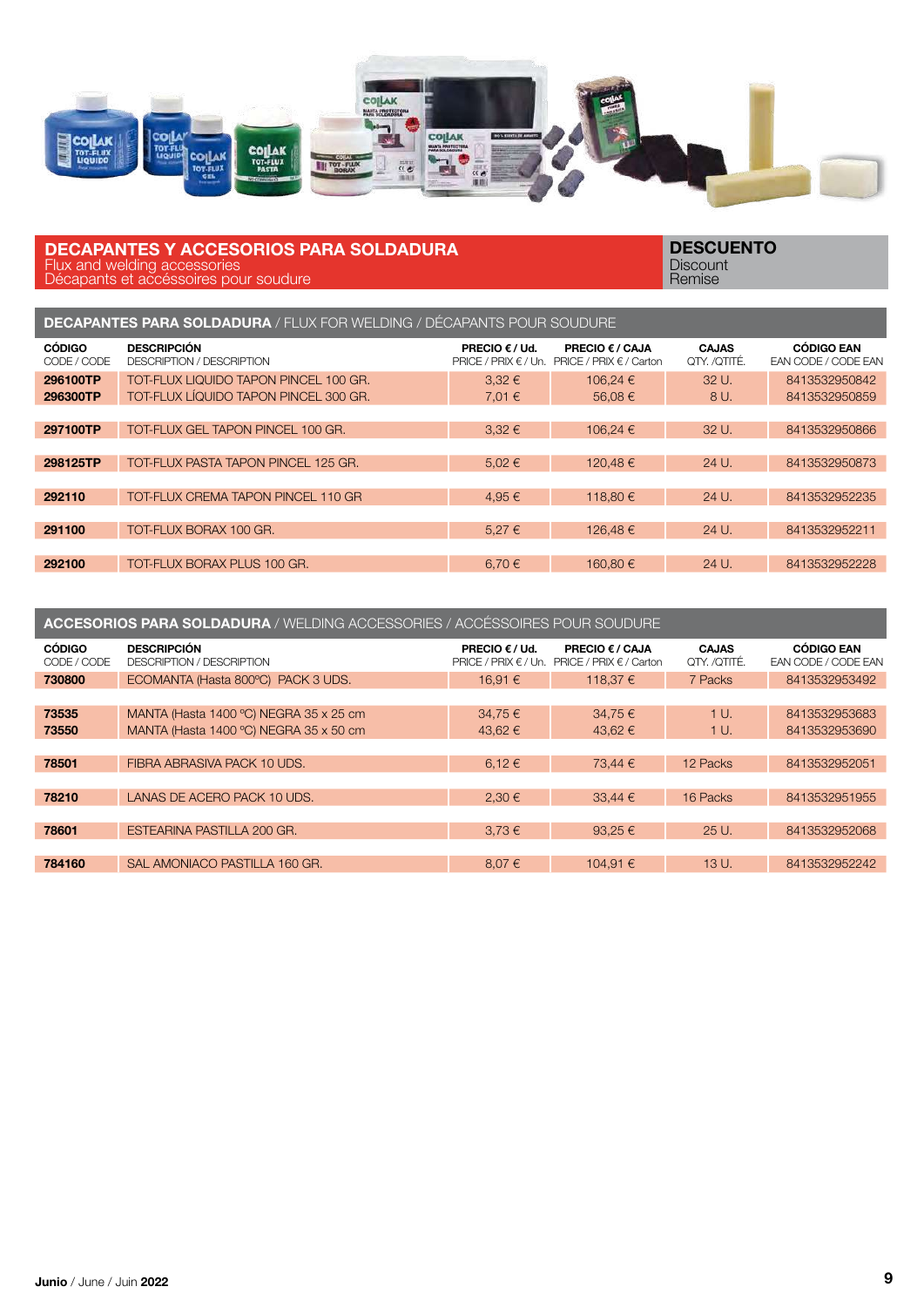

ADHESIVOS Y COLAS Adhesives and glues Adhésifs et colles

| <b>ADHESIVOS DE CONTACTO /</b> CONTACT ADHESIVES / ADHÉSIFS DE CONTACT |                                                        |                |                                                                 |                              |                                          |  |
|------------------------------------------------------------------------|--------------------------------------------------------|----------------|-----------------------------------------------------------------|------------------------------|------------------------------------------|--|
| <b>CÓDIGO</b><br>CODE / CODE                                           | <b>DESCRIPCIÓN</b><br><b>DESCRIPTION / DESCRIPTION</b> | PRECIO € / Ud. | PRECIO € / CAJA<br>PRICE / PRIX € / Un. PRICE / PRIX € / Carton | <b>CAJAS</b><br>QTY. /QTITÉ. | <b>CÓDIGO EAN</b><br>EAN CODE / CODE EAN |  |
| 148250TP                                                               | R-7520 "COQUILLA" TAPÓN PINCEL 250 ML.                 | 5,16€          | 61,92€                                                          | 12 U.                        | 8413532952426                            |  |
| 148500TP                                                               | R-7520 "COQUILLA" TAPÓN PINCEL 500 ML.                 | 6,99€          | 83.88€                                                          | $12U$ .                      | 8413532952419                            |  |
| 14801TP                                                                | R-7520 "COQUILLA" TAPÓN PINCEL 1 L.                    | 10,31 €        | 123,72€                                                         | 12 U.                        | 8413532952433                            |  |
|                                                                        |                                                        |                |                                                                 |                              |                                          |  |
| 170125                                                                 | <b>ENE 125 ML.</b>                                     | 2,75€          | 68,75€                                                          | 25 U.                        | 8413532150020                            |  |
| 142250TP                                                               | R-7766 TAPÓN PINCEL 250 ML.                            | 5,79€          | 138,96€                                                         | 24 U.                        | 8413532150037                            |  |
| 142500                                                                 | R-7766 500 ML.                                         | 6,88€          | 165,12€                                                         | 24 U.                        | 8413532150051                            |  |
| 142500TP                                                               | R-7766 TAPÓN PINCEL 500 ML.                            | 7,37 €         | 88,44 €                                                         | 12 U.                        | 8413532952150                            |  |
| 14201                                                                  | R-7766 1 L.                                            | 11,38€         | 136,56€                                                         | 12 U.                        | 8413532150068                            |  |
| 14205                                                                  | R-7766 5 L.                                            | 45,78€         | 183,12€                                                         | 4 U.                         | 8413532150082                            |  |
| 14225                                                                  | R-7766 25 L.                                           | 205,45€        | 205,45€                                                         | 1 U.                         | 8413532950712                            |  |
|                                                                        |                                                        |                |                                                                 |                              |                                          |  |
| 14105                                                                  | R-7766 E 5 L.                                          | 39,07€         | 156,28€                                                         | 4 U.                         | 8413532141059                            |  |
| 14125                                                                  | R-7766 E 25 L.                                         | 164,42€        | 164,42€                                                         | 1 U.                         | 8413532950729                            |  |
|                                                                        |                                                        |                |                                                                 |                              |                                          |  |
| 14301                                                                  | R-7528 1 L.                                            | 11,42 €        | 137,04 €                                                        | 12 U.                        | 8413532125066                            |  |
| 14305                                                                  | R-7528 5 L.                                            | 49,56€         | 198,24 €                                                        | 4 U.                         | 8413532125080                            |  |
| 14325                                                                  | R-7528 25 L.                                           | 212,54€        | 212.54 €                                                        | 1 U.                         | 8413532951016                            |  |
|                                                                        |                                                        |                |                                                                 |                              |                                          |  |
| 14001                                                                  | E-166 1 L.                                             | 16,59€         | 199,08€                                                         | 12 U.                        | 8413532951962                            |  |
| 14005                                                                  | $E-16655L$                                             | 72,67€         | 290,68€                                                         | 4 U.                         | 8413532951979                            |  |
| 14025                                                                  | E-166 25 L.                                            | 335,50€        | 335,50€                                                         | 1 U.                         | 8413532951986                            |  |
|                                                                        |                                                        |                |                                                                 |                              |                                          |  |
| 145500                                                                 | RS-7729 "POREX" 500 ML.                                | 6,20€          | 148,80 €                                                        | 24 U.                        | 8413532952167                            |  |
| 14501                                                                  | RS-7729 "POREX" 1 L.                                   | 11,04 €        | 132,48€                                                         | 12 U.                        | 8413532130060                            |  |
| 14505                                                                  | RS-7729 "POREX" 5 L.                                   | 45.45€         | 181.80 €                                                        | 4 U.                         | 8413532950736                            |  |

| ADHESIVOS PARA REVESTIMIENTOS Y PAVIMENTOS / WALL AND FLOOR ADHESIVES / ADHÉSIFS POUR REVÊTEMENTS |                                                 |                                                     |                                                |                              |                                          |  |
|---------------------------------------------------------------------------------------------------|-------------------------------------------------|-----------------------------------------------------|------------------------------------------------|------------------------------|------------------------------------------|--|
| <b>CÓDIGO</b><br>CODE / CODE                                                                      | <b>DESCRIPCIÓN</b><br>DESCRIPTION / DESCRIPTION | PRECIO $\epsilon$ / Ud.<br>PRICE / PRIX $\in$ / Un. | PRECIO € / CAJA<br>PRICE / PRIX $\in$ / Carton | <b>CAJAS</b><br>QTY. /QTITÉ. | <b>CÓDIGO EAN</b><br>EAN CODE / CODE EAN |  |
| 17815                                                                                             | MS-645 15 KG.                                   | 137,07€                                             | 137,07 €                                       | 1 U.                         | 8413532952136                            |  |
|                                                                                                   |                                                 |                                                     |                                                |                              |                                          |  |
| 12201                                                                                             | WA-1040 1 KG.                                   | 9,07€                                               | 108,84 €                                       | 12 U.                        | 8413532952129                            |  |
| 12206                                                                                             | WA-1040 6 KG.                                   | 43,36€                                              | 43,36€                                         | $1U$ .                       | 8413532952112                            |  |
| 12220                                                                                             | WA-1040 20 KG.                                  | 141,66 €                                            | 141,66 €                                       | 1 U.                         | 8413532952143                            |  |
|                                                                                                   |                                                 |                                                     |                                                |                              |                                          |  |
| 12906                                                                                             | WA-1020 6 KG.                                   | 33,78€                                              | $33,78 \in$                                    | 1 U.                         | 8413532952662                            |  |
| 12920                                                                                             | WA-1020 20 KG.                                  | 103,46€                                             | 103,46 €                                       | 1 U.                         | 8413532952549                            |  |
|                                                                                                   |                                                 |                                                     |                                                |                              |                                          |  |
| 17305                                                                                             | PU-SPORT 5 KG.                                  | 35,62€                                              | 35,62€                                         | 1 U.                         | 8413532952501                            |  |
| 17310                                                                                             | PU-SPORT 10 KG.                                 | 68,84 €                                             | 68,84 €                                        | 1 U.                         | 8413532952518                            |  |
|                                                                                                   |                                                 |                                                     |                                                |                              |                                          |  |
| 10001                                                                                             | E-156 800 GR.                                   | 4,70€                                               | 56,40€                                         | 12 U.                        | 8413532105167                            |  |
| 10005                                                                                             | E-156 5 KG.                                     | 19,97€                                              | 19,97€                                         | $1U$ .                       | 8413532105174                            |  |
| 10018                                                                                             | E-156 18 KG.                                    | 69,38€                                              | 69,38€                                         | 1 U.                         | 8413532951108                            |  |
|                                                                                                   |                                                 |                                                     |                                                |                              |                                          |  |
| 10205                                                                                             | WA-25 5 KG.                                     | 56,07€                                              | 56,07€                                         | 1 U.                         | 8413532951078                            |  |
| 10216                                                                                             | WA-25 16 KG.                                    | 162,72 €                                            | 162,72€                                        | 1 U.                         | 8413532951085                            |  |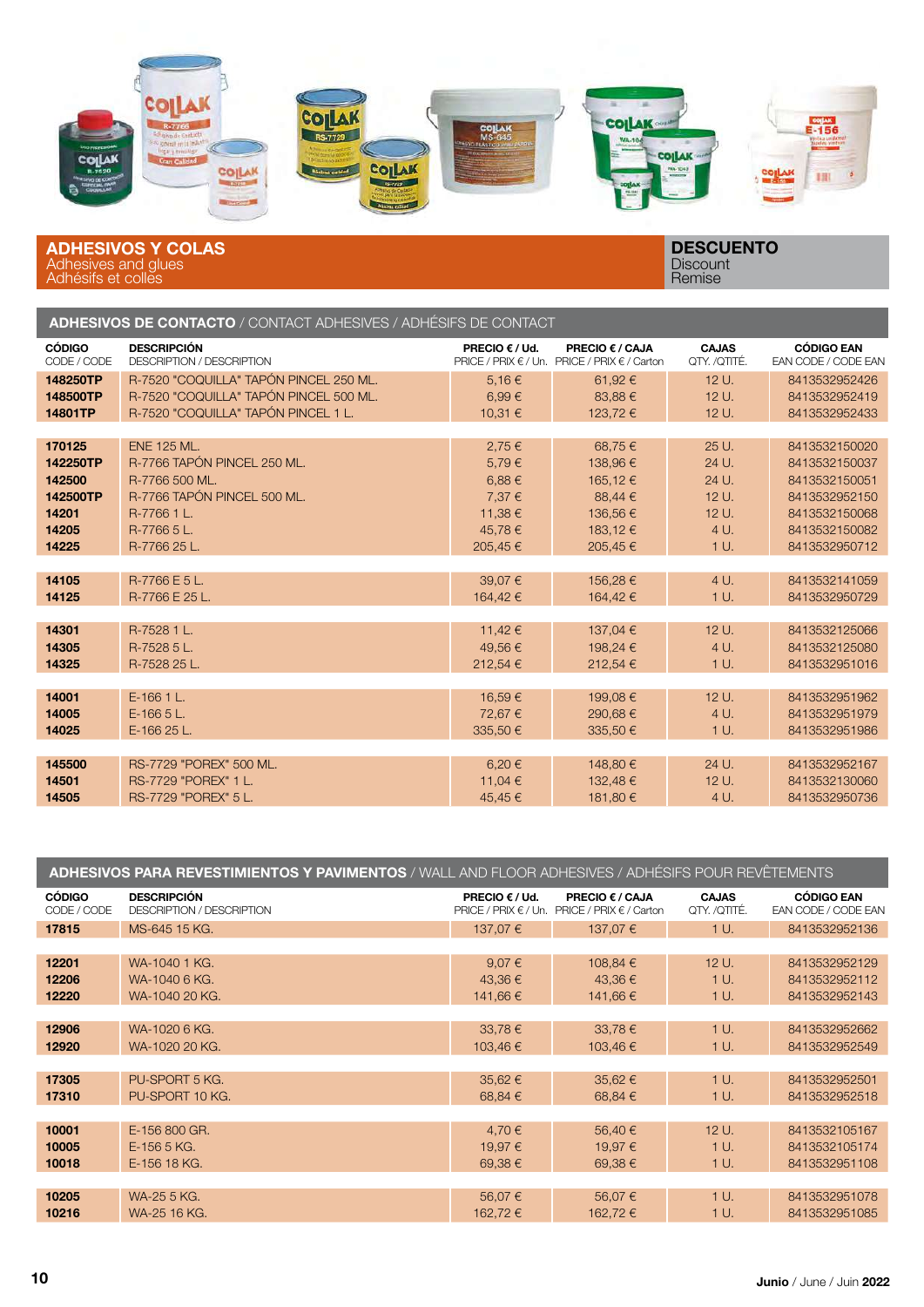

#### ADHESIVOS Y COLAS Adhesives and glues Adhésifs et colles

| COLAS BLANCAS Y ESPECIALES / WHITE GLUES AND SPECIAL ADHESIVES / COLLES BLANCHES ET ADHÉSIFS SPÉCIAUX |                                                        |                                                                       |                                                       |                              |                                          |  |  |
|-------------------------------------------------------------------------------------------------------|--------------------------------------------------------|-----------------------------------------------------------------------|-------------------------------------------------------|------------------------------|------------------------------------------|--|--|
| <b>CÓDIGO</b><br>CODE / CODE                                                                          | <b>DESCRIPCIÓN</b><br><b>DESCRIPTION / DESCRIPTION</b> | <b>PRECIO <math>\epsilon</math> / Ud.</b><br>PRICE / PRIX $\in$ / Un. | <b>PRECIO € / CAJA</b><br>PRICE / PRIX $\in$ / Carton | <b>CAJAS</b><br>QTY. /QTITÉ. | <b>CÓDIGO EAN</b><br>EAN CODE / CODE EAN |  |  |
| 180250                                                                                                | COLA BLANCA USO GENERAL 250 GR.                        | 2,84€                                                                 | 68.16€                                                | 24 U.                        | 8413532189037                            |  |  |
| 180500/2                                                                                              | COLA BLANCA USO GENERAL 500 GR.                        | $3,88 \in$                                                            | 93.12 $\epsilon$                                      | 24 U.                        | 8413532189051                            |  |  |
| 18001                                                                                                 | COLA BLANCA USO GENERAL 1 KG.                          | $5,82 \in$                                                            | 69,84€                                                | 12 U.                        | 8413532189167                            |  |  |
| 18107                                                                                                 | COLA BLANCA USO GENERAL 6 KG.                          | 26.04 €                                                               | 26.04€                                                | 1 U.                         | 8413532950750                            |  |  |
| 18120                                                                                                 | COLA BLANCA USO GENERAL 20 KG.                         | 79.78€                                                                | 79.78€                                                | 1 U.                         | 8413532950767                            |  |  |
|                                                                                                       |                                                        |                                                                       |                                                       |                              |                                          |  |  |
| 180500                                                                                                | COLA BLANCA D3 PARQUET 500 GR.                         | 6.01 $\in$                                                            | 72.12€                                                | 12U                          | 8413532115159                            |  |  |
| 18018                                                                                                 | COLA BLANCA D3 PARQUET 18 KG.                          | 170,60 €                                                              | 170,60 €                                              | 1 U.                         | 8413532950774                            |  |  |
|                                                                                                       |                                                        |                                                                       |                                                       |                              |                                          |  |  |
| 172600                                                                                                | ADHESIVO PU D-4 MADERA 600 GR.                         | 14.42 €                                                               | 173.04 €                                              | $12U$ .                      | 8413532950880                            |  |  |



| <b>ADHESIVOS PARA BRICOLAJE</b> / DIY ADHESIVE / ADHÉSIFS POUR BRICOLAGE |                                                        |                                |                                                                               |                              |                                          |  |  |
|--------------------------------------------------------------------------|--------------------------------------------------------|--------------------------------|-------------------------------------------------------------------------------|------------------------------|------------------------------------------|--|--|
| <b>CÓDIGO</b><br>CODE / CODE                                             | <b>DESCRIPCIÓN</b><br><b>DESCRIPTION / DESCRIPTION</b> | <b>PRECIO</b> $\epsilon$ / Ud. | <b>PRECIO € / CAJA</b><br><b>PRICE / PRIX € / Un. PRICE / PRIX € / Carton</b> | <b>CAJAS</b><br>QTY. /QTITÉ. | <b>CÓDIGO EAN</b><br>EAN CODE / CODE EAN |  |  |
| 75628                                                                    | REPAIR-POOL 30 mL                                      | $9.12 \in$                     | 53.10 €                                                                       | 6 U.                         | 8413532953805                            |  |  |
|                                                                          |                                                        |                                |                                                                               |                              |                                          |  |  |
| 125150                                                                   | CERO CLAVOS BLANCO 150 ML. (Euroslot)                  | $3.31 \in$                     | 39.72 €                                                                       | 12 U.                        | 8413532952631                            |  |  |
|                                                                          |                                                        |                                |                                                                               |                              |                                          |  |  |
| 171050BL                                                                 | TOT 50 ML. (Blister)                                   | 2,94€                          | 58,80 €                                                                       | 20 U.                        | 8413532133009                            |  |  |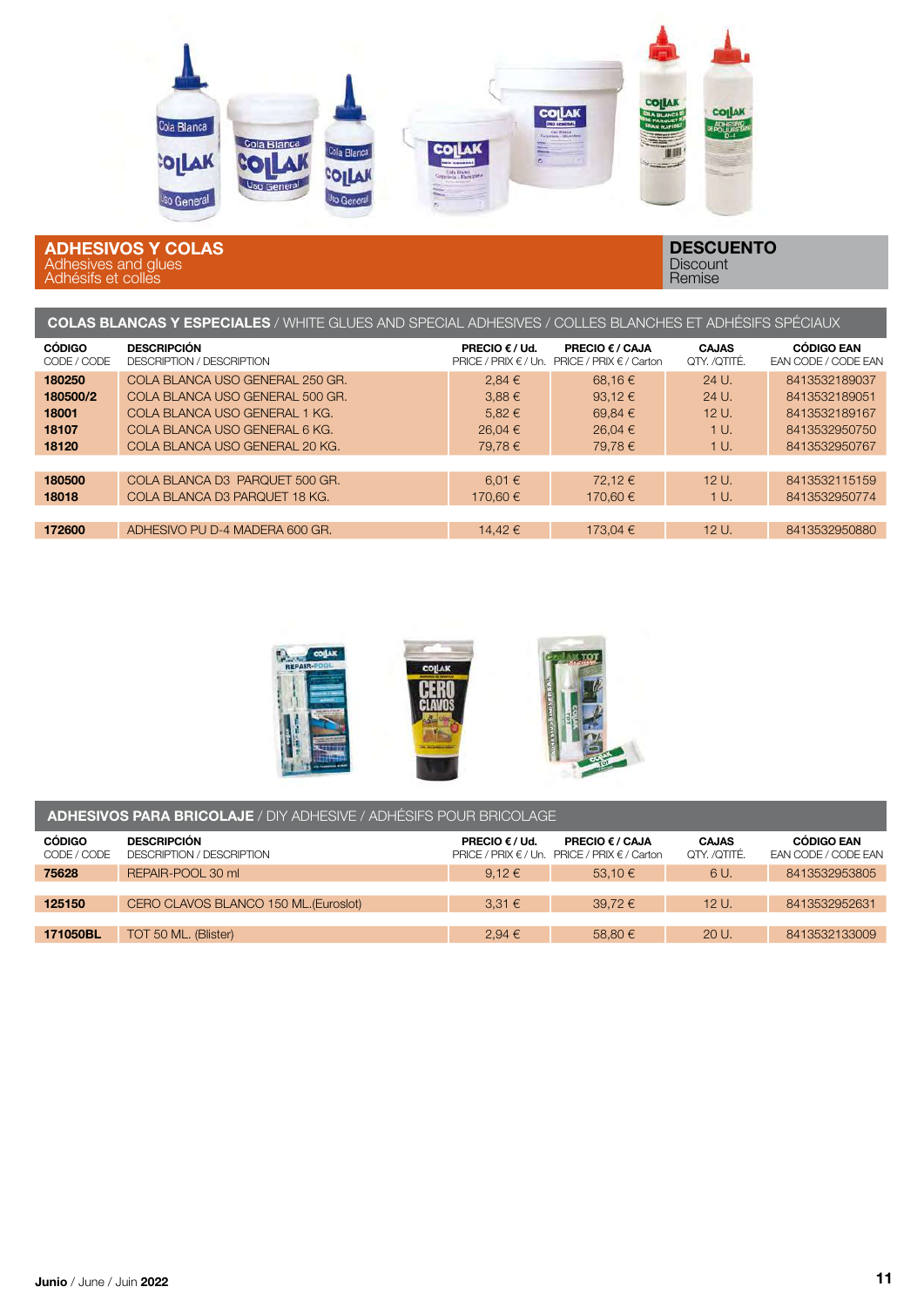

#### CIANOACRILATOS Y ANAERÓBICOS Cyanoacrylates and anaerobics Cyanoacrylates et anaérobiques

**DESCUENTO Discount** Remise

### CIANOACRILATOS / CYANOACRYLATES / CYANOACRYLATES

| <b>CÓDIGO</b><br>CODE / CODE | <b>DESCRIPCIÓN</b><br><b>DESCRIPTION / DESCRIPTION</b> | <b>PRECIO <math>\epsilon</math> / Ud.</b><br>$PRICE / PRIX \in / Un.$ | <b>PRECIO € / CAJA</b><br>PRICE / PRIX $\epsilon$ / Carton | <b>CAJAS</b><br>OTY /OTITÉ. | <b>CÓDIGO EAN</b><br><b>EAN CODE / CODE EAN</b> |
|------------------------------|--------------------------------------------------------|-----------------------------------------------------------------------|------------------------------------------------------------|-----------------------------|-------------------------------------------------|
| 751010                       | SUPERCOLLAK 10 GR.                                     | 3.73€                                                                 | 93.25 $\epsilon$                                           | 25U                         | 8413532952259                                   |
|                              |                                                        |                                                                       |                                                            |                             |                                                 |
| 752020                       | CY-01 20 GR.                                           | 11.00 €                                                               | 110.00 €                                                   | 10U                         | 8413532952266                                   |
|                              |                                                        |                                                                       |                                                            |                             |                                                 |
| 753020                       | CY-01 20 GEL GR.                                       | 11.70 €                                                               | 117.00 €                                                   | $10U$ .                     | 8413532952273                                   |
|                              |                                                        |                                                                       |                                                            |                             |                                                 |
| 756020                       | CY-06 20 GR.                                           | 11.00 €                                                               | 110.00 €                                                   | 10U                         | 8413532952327                                   |
|                              |                                                        |                                                                       |                                                            |                             |                                                 |
| 758020                       | CY-31 20 GR.                                           | 11.00 €                                                               | 110.00 €                                                   | $10U$ .                     | 8413532952334                                   |
|                              |                                                        |                                                                       |                                                            |                             |                                                 |
| 759020                       | CY-80 20 GR.                                           | 11.15 €                                                               | 111.50 €                                                   | 10U                         | 8413532952341                                   |
|                              |                                                        |                                                                       |                                                            |                             |                                                 |

|                              | <b>ANAERÓBICOS / ANAEROBICS / ANAÉROBIQUES</b>  |                                                   |                                                   |                              |                                          |
|------------------------------|-------------------------------------------------|---------------------------------------------------|---------------------------------------------------|------------------------------|------------------------------------------|
| <b>CÓDIGO</b><br>CODE / CODE | <b>DESCRIPCIÓN</b><br>DESCRIPTION / DESCRIPTION | <b>PRECIO € / Ud.</b><br>$PRICE / PRIX \in / Un.$ | PRECIO € / CAJA<br><b>PRICE / PRIX € / Carton</b> | <b>CAJAS</b><br>QTY. /QTITÉ. | <b>CÓDIGO EAN</b><br>EAN CODE / CODE EAN |
| 750050<br>750250             | T-77 50 ML.<br>T-77 250 ML.                     | $10.32 \in$<br>44.97 €                            | 123.84 €<br>269.82 €                              | 12U.<br>6 U.                 | 8413532952471<br>8413532952280           |
| 755050                       | FJ-74 50 ML.                                    | 10.86 €                                           | 130.32 €                                          | 12 U.                        | 8413532952303                            |
| 761050                       | FR-22 50 ML.                                    | 9.77 $\xi$                                        | 117.24 €                                          | 12 U.                        | 8413532952358                            |
| 762050                       | FR-42 50 ML.                                    | 9,77 $\xi$                                        | 117.24 €                                          | 12 U.                        | 8413532952365                            |
| 754050                       | FR-70 50 ML.                                    | 9,77 $\xi$                                        | 117,24 €                                          | 12 U.                        | 8413532952297                            |
| 763050                       | FR-72 50 ML.                                    | 10,06€                                            | 120,72 €                                          | 12 U.                        | 8413532952372                            |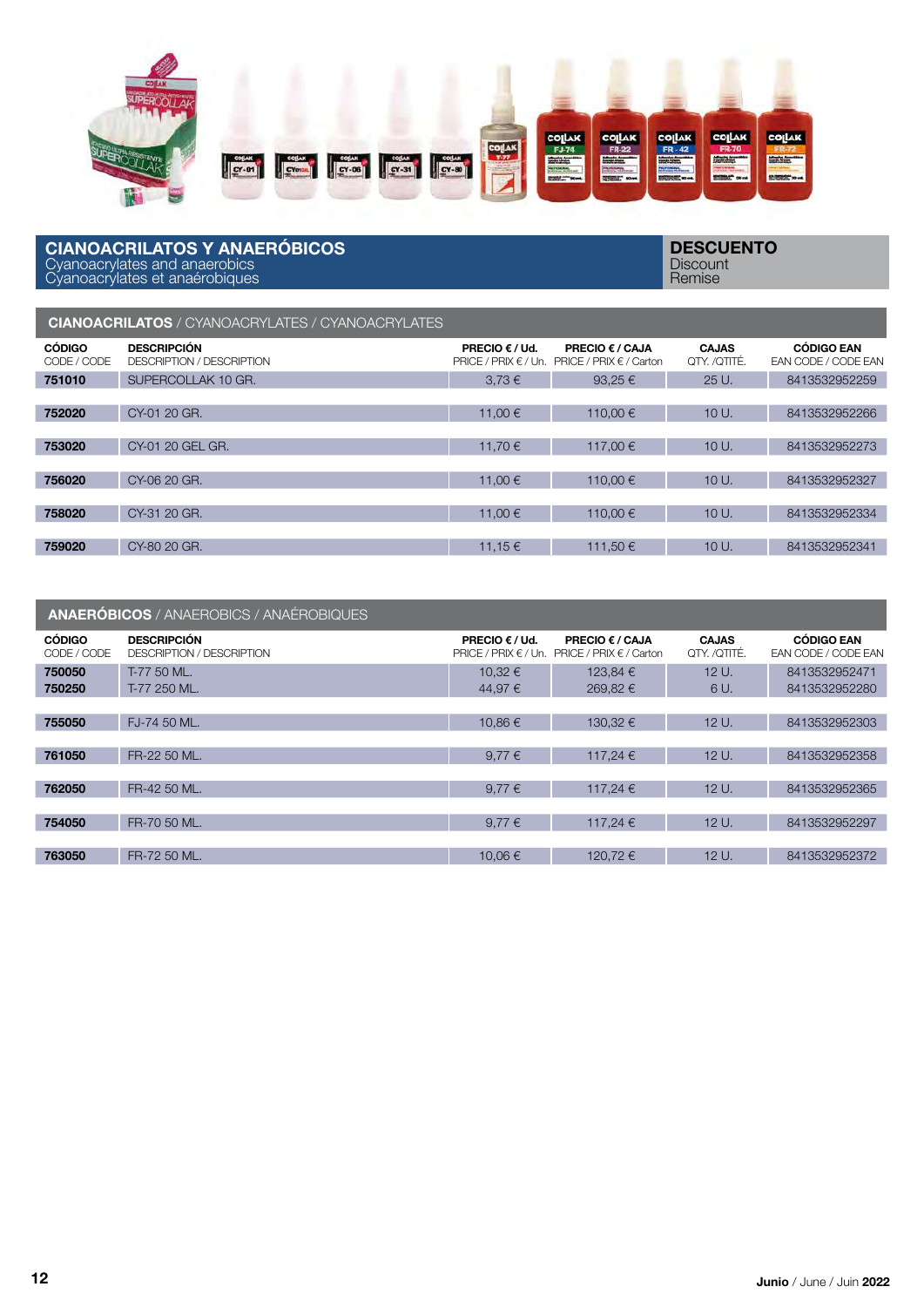

#### **AEROSOLES Sprays** Aérosols

|                                           | <b>AEROSOLES / SPRAYS / AÉROSOLS</b>                                                                                                     |                                            |                                                                 |                                          |                                                                  |
|-------------------------------------------|------------------------------------------------------------------------------------------------------------------------------------------|--------------------------------------------|-----------------------------------------------------------------|------------------------------------------|------------------------------------------------------------------|
| <b>CÓDIGO</b><br>CODE / CODE              | <b>DESCRIPCIÓN</b><br><b>DESCRIPTION / DESCRIPTION</b>                                                                                   | <b>PRECIO € / Ud.</b>                      | PRECIO € / CAJA<br>PRICE / PRIX € / Un. PRICE / PRIX € / Carton | <b>CAJAS</b><br>OTY. /OTITÉ.             | <b>CÓDIGO EAN</b><br>EAN CODE / CODE EAN                         |
| 70510<br>70508<br>70515<br>70521<br>70500 | MARCADOR ROJO 500 ML.<br>MARCADOR VERDE 500 ML.<br>MARCADOR AZUL 500 ML.<br>MARCADOR AMARILLO 500 ML.<br>MARCADOR CUATRO COLORES 500 ML. | 7,23€<br>7,23€<br>7,23€<br>7.23€<br>86,76€ | 86,76€<br>86,76€<br>86,76€<br>86,76€<br>86,76€                  | 12 U.<br>12 U.<br>12 U.<br>12 U.<br>1 U. | 8413532952556<br>8413532952563<br>8413532952570<br>8413532952587 |
| 717400                                    | ANTICALORICA 400 ML.                                                                                                                     | 11,43 €                                    | 137,16€                                                         | 12 U.                                    | 8413532953546                                                    |
| 716200                                    | RADIADORES 200 ML.                                                                                                                       | 7,85€                                      | 94,20€                                                          | 12 U.                                    | 8413532953539                                                    |
| 718400                                    | HIGIENIZANTE 400 ML.                                                                                                                     | 7,24 €                                     | 86,88€                                                          | 12 U.                                    | 8413532953553                                                    |
| 707400                                    | DETECTOR 400 ML.                                                                                                                         | 6,10 €                                     | 73,20€                                                          | 12 U.                                    | 8413532953195                                                    |
| 70600                                     | GALVA-TOT 400 ML.                                                                                                                        | 6,71 €                                     | 80,52€                                                          | 12 U.                                    | 8413532952709                                                    |
| 713400                                    | MULTI-TOT 400 ML.                                                                                                                        | 5,16€                                      | 61,92€                                                          | 12 U.                                    | 8413532951177                                                    |
| 715400                                    | LUBRISIL 400 ML.                                                                                                                         | $5.54 \in$                                 | 66,48€                                                          | 12 U.                                    | 8413532953201                                                    |
| 700400                                    | LUBRILIT 400 ML.                                                                                                                         | $8.13 \in$                                 | 97,56€                                                          | 12 U.                                    | 8413532953164                                                    |
| 708200                                    | QUITASILICONA 200 ML.                                                                                                                    | 7,91 €                                     | 94,92€                                                          | 12 U.                                    | 8413532952693                                                    |
| 701200                                    | ANTISLIP 200 ML.                                                                                                                         | 7,15€                                      | 85,80€                                                          | $12U$ .                                  | 8413532953171                                                    |
| 702400                                    | CONTACTPLUS 400 ML.                                                                                                                      | 7.95€                                      | 95.40 €                                                         | 12 U.                                    | 8413532953188                                                    |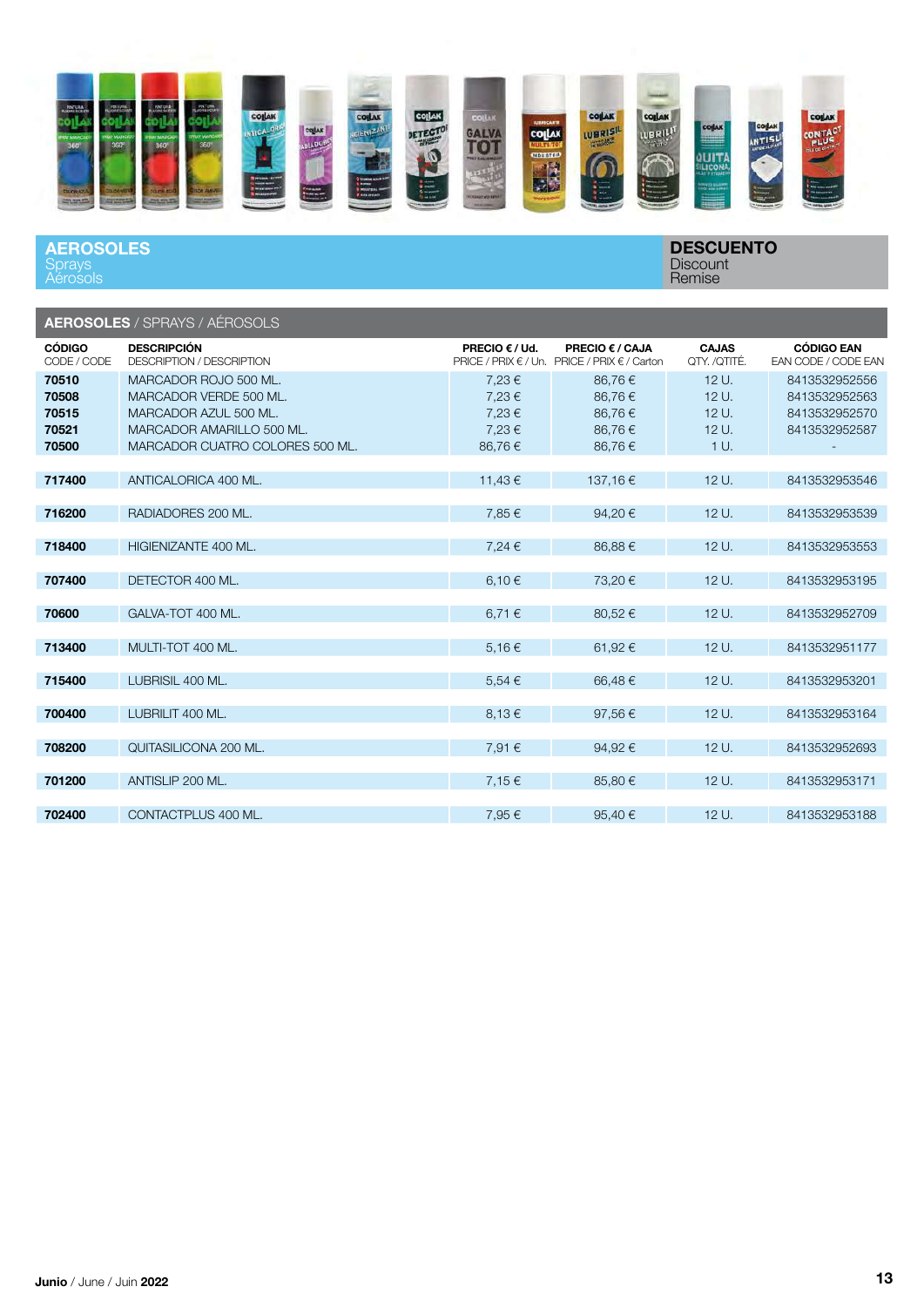

#### IMPERMEABILIZANTES **Waterproofing** Imperméabilisants

DESCUENTO **Discount** Remise

| <b>IMPERMEABILIZANTES LÍQUIDOS</b> / WATERPROOFING COATINGS / IMPERMÉABILISANTS LIQUIDES |  |  |
|------------------------------------------------------------------------------------------|--|--|
|                                                                                          |  |  |

| <b>CÓDIGO</b>                                                                                   | <b>DESCRIPCIÓN</b>                                                                                                                                                                                                                                               | PRECIO $\epsilon$ / Ud.                                                                                               | <b>PRECIO € / CAJA</b>                                                                                                           | <b>CAJAS</b>                                                                         | <b>CÓDIGO EAN</b>                                                                                                                                                      |
|-------------------------------------------------------------------------------------------------|------------------------------------------------------------------------------------------------------------------------------------------------------------------------------------------------------------------------------------------------------------------|-----------------------------------------------------------------------------------------------------------------------|----------------------------------------------------------------------------------------------------------------------------------|--------------------------------------------------------------------------------------|------------------------------------------------------------------------------------------------------------------------------------------------------------------------|
| CODE / CODE                                                                                     | DESCRIPTION / DESCRIPTION                                                                                                                                                                                                                                        | PRICE / PRIX < / Un.                                                                                                  | PRICE / PRIX € / Carton                                                                                                          | QTY. /QTITÉ.                                                                         | EAN CODE / CODE EAN                                                                                                                                                    |
| 01001                                                                                           | MS-9000 TRANSPARENTE 750 ML                                                                                                                                                                                                                                      | 29,93€                                                                                                                | 179,58€                                                                                                                          | 6 U.                                                                                 | 8413532953362                                                                                                                                                          |
| 01005                                                                                           | MS-9000 TRANSPARENTE 4 L.                                                                                                                                                                                                                                        | 140,59€                                                                                                               | 140,59€                                                                                                                          | 1 U.                                                                                 | 8413532953379                                                                                                                                                          |
| 01701<br>01705<br>01301<br>01305<br>01322<br>01401<br>01405<br>01901<br>01905<br>01922<br>01098 | MS-6000 BLANCO 1 KG<br>MS-6000 BLANCO 5 KG<br>MS-6000 GRIS 1 KG<br>MS-6000 GRIS 5 KG<br>MS-6000 GRIS 22 KG<br>MS-6000 NEGRO 1 KG<br>MS-6000 NEGRO 5 KG<br>MS-6000 TEJA 1 KG<br>MS-6000 TEJA 5 KG<br>MS-6000 TEJA 22 KG<br>CAJA 6 UDES. MS-6000 TRES COLORES 1 KG | 16,51 €<br>72,22 €<br>16,51 €<br>72,22 €<br>303,68€<br>16,51 €<br>72,22 €<br>16,51 €<br>72,22 €<br>303,68€<br>99,06 € | 99,06€<br>72,22 €<br>99,06 €<br>72,22 €<br>$303,68 \in$<br>99,06€<br>72,22 €<br>99,06€<br>72,22 €<br>303,68€<br>99,06 $\epsilon$ | 6 U.<br>1 U.<br>6 U.<br>1 U.<br>1 U.<br>6 U.<br>1 U.<br>6 U.<br>1 U.<br>1 U.<br>1 U. | 8413532953133<br>8413532953140<br>8413532952921<br>8413532952938<br>8413532953003<br>8413532952945<br>8413532952952<br>8413532952969<br>8413532952976<br>8413532953010 |
| 00301                                                                                           | CAUCHO BUTILO GRIS 1 KG.                                                                                                                                                                                                                                         | 10,79€                                                                                                                | 129,48€                                                                                                                          | 12 U.                                                                                | 8413532018061                                                                                                                                                          |
| 00306                                                                                           | CAUCHO BUTILO GRIS 6 KG.                                                                                                                                                                                                                                         | 50,93€                                                                                                                | 203,72€                                                                                                                          | 4 U.                                                                                 | 8413532018184                                                                                                                                                          |
| 00324                                                                                           | CAUCHO BUTILO GRIS 24 KG.                                                                                                                                                                                                                                        | 181,65 €                                                                                                              | 181,65 €                                                                                                                         | 1 U.                                                                                 | 8413532018276                                                                                                                                                          |
| 00401                                                                                           | CAUCHO BUTILO NEGRO 1 KG.                                                                                                                                                                                                                                        | 10,79€                                                                                                                | 129,48€                                                                                                                          | 12 U.                                                                                | 8413532017163                                                                                                                                                          |
| 00406                                                                                           | CAUCHO BUTILO NEGRO 6 KG.                                                                                                                                                                                                                                        | 50,93€                                                                                                                | 203,72€                                                                                                                          | 4 U.                                                                                 | 8413532017187                                                                                                                                                          |
| 00424                                                                                           | CAUCHO BUTILO NEGRO 24 KG.                                                                                                                                                                                                                                       | 181,65 €                                                                                                              | 181,65 €                                                                                                                         | 1 U.                                                                                 | 8413532017279                                                                                                                                                          |
| 00901                                                                                           | CAUCHO BUTILO TEJA 1 KG.                                                                                                                                                                                                                                         | 10,79€                                                                                                                | 129,48€                                                                                                                          | 12 U.                                                                                | 8413532950804                                                                                                                                                          |
| 00906                                                                                           | CAUCHO BUTILO TEJA 6 KG.                                                                                                                                                                                                                                         | 50,93 €                                                                                                               | 203,72€                                                                                                                          | 4 U.                                                                                 | 8413532950811                                                                                                                                                          |
| 00924                                                                                           | CAUCHO BUTILO TEJA 24 KG.                                                                                                                                                                                                                                        | 181,65 €                                                                                                              | 181,65 €                                                                                                                         | 1 U.                                                                                 | 8413532950828                                                                                                                                                          |

#### HIDROFUGANTES / WATER REPELLENTS / HIDROFUGENS

| <b>CÓDIGO</b> | <b>DESCRIPCIÓN</b>               | PRECIO $\epsilon$ / Ud.  | <b>PRECIO <math>\epsilon</math> / CAJA</b> | <b>CAJAS</b> | <b>CÓDIGO EAN</b>   |
|---------------|----------------------------------|--------------------------|--------------------------------------------|--------------|---------------------|
| CODE / CODE   | <b>DESCRIPTION / DESCRIPTION</b> | PRICE / PRIX $\in$ / Un. | PRICE / PRIX $\in$ / Carton                | OTY. /OTITÉ. | EAN CODE / CODE EAN |
| 00501         | <b>INVISIBLE SUELOS 1 L.</b>     | 15.18 €                  | 182.16€                                    | $12U$ .      | 8413532953232       |
| 00505         | INVISIBLE SUELOS 5 L.            | 71.73 €                  | 286.92 €                                   | 4 U.         | 8413532953249       |
| 02001         | <b>INVISIBLE 1 L.</b>            | 9.21 $\in$               | 110.52 €                                   | $12U$ .      | 8413532020064       |
| 02005         | <b>INVISIBLE 5 L.</b>            | 38.69€                   | 154.76 €                                   | 4 U.         | 8413532020088       |
| 02025         | <b>INVISIBLE 25 L.</b>           | 162.02 €                 | 162.02 €                                   | 1 U.         | 8413532020125       |
| 00605         | <b>ANTISALITRE 5 L</b>           | 44.41 €                  | 177.64 €                                   | 4 U.         | 8413532953768       |

BARNICES ENDURECEDORES Y BANDA BUTÍLICA / HARDENING VARNISH / VERNIS DURCISSANT

| <b>CÓDIGO</b> | <b>DESCRIPCIÓN</b>              | <b>PRECIO € / Ud.</b> | <b>PRECIO € / CAJA</b>                              | <b>CAJAS</b> | <b>CÓDIGO EAN</b>          |
|---------------|---------------------------------|-----------------------|-----------------------------------------------------|--------------|----------------------------|
| CODE / CODE   | DESCRIPTION / DESCRIPTION       |                       | <b>PRICE / PRIX € / Un. PRICE / PRIX € / Carton</b> | QTY. /QTITÉ. | <b>EAN CODE / CODE EAN</b> |
| 13201         | $E-179$ BRILLO 1 L.             | 10.29 €               | 123.48 €                                            | $12U$ .      | 8413532108069              |
| 13205         | $E-179$ BRILLO 5 L.             | 41.46 €               | 165.84 €                                            | 4 U.         | 8413532108083              |
| 13225         | E-179 BRILLO 25 L.              | 180.13 €              | 180.13 €                                            | 1 U.         | 8413532950224              |
| 13401         | E-179 MATE 1 L.                 | 11.80 €               | 141.60 €                                            | $12U$ .      | 8413532953614              |
| 13405         | $E-179$ MATE $5$ L.             | 49.34 €               | 197.36 €                                            | 4 U.         | 8413532953621              |
| 13425         | E-179 MATE 25 L.                | 218.59€               | 218.59 €                                            | 1 U.         | 8413532953638              |
| 05010         | CINTA IMPER-BAND (10 M X 10 CM) | 24.13€                | 144.78€                                             | 6 U.         | 8413532950033              |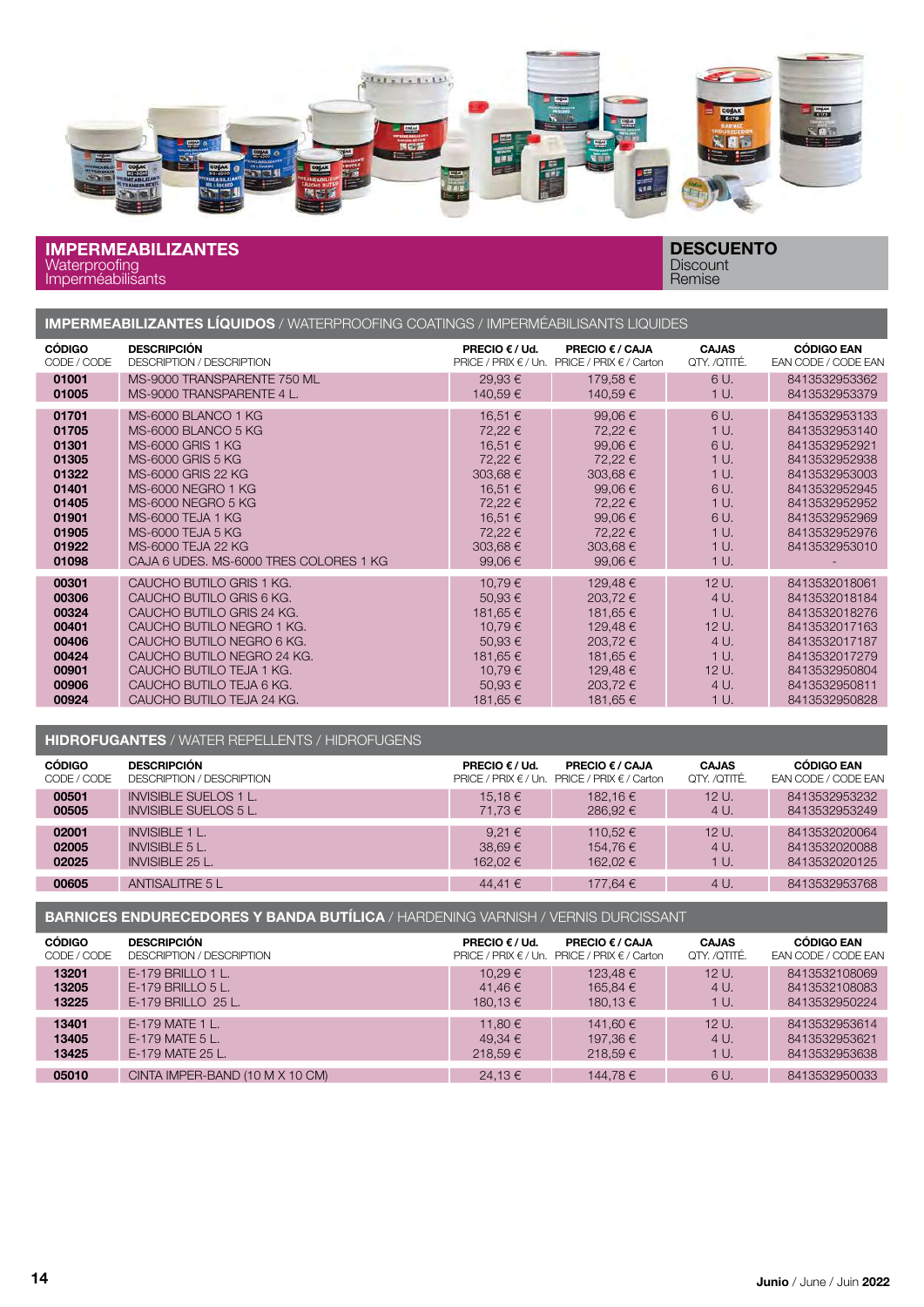

CINTAS Tapes Rubans

**DESCUENTO Discount** Remise

# CINTAS ADHESIVAS / ADHESIVE TAPES / RUBANS ADHÉSIFS

| <b>CÓDIGO</b><br>CODE / CODE | <b>DESCRIPCIÓN</b><br><b>DESCRIPTION / DESCRIPTION</b> | PRECIO € / Ud.  | PRECIO € / CAJA<br>PRICE / PRIX € / Un. PRICE / PRIX € / Carton | <b>CAJAS</b><br>QTY. /QTITÉ. | <b>CÓDIGO EAN</b><br>EAN CODE / CODE EAN |
|------------------------------|--------------------------------------------------------|-----------------|-----------------------------------------------------------------|------------------------------|------------------------------------------|
| 06003BL                      | CINTA AMERICANA GRIS 5 m x 50 mm (Blister)             | $3,72 \in$      | 52.08€                                                          | 14 U.                        | 8413532951894                            |
| 06003                        | CINTA AMERICANA GRIS 25 m x 50 mm                      | 5,39€           | 129,36€                                                         | 24 U.                        | 8413532950484                            |
| 06004                        | CINTA AMERICANA NEGRA 25 m x 50 mm                     | 5,39€           | 129,36€                                                         | 24 U.                        | 8413532950491                            |
| 06002                        | CINTA AMERICANA BLANCA 25 m x 50 mm                    | 5.39€           | 129.36€                                                         | 24 U.                        | 8413532950507                            |
|                              |                                                        |                 |                                                                 |                              |                                          |
| 07050                        | CINTA DE ALUMINIO 50 m x 75 mm                         | $9,24 \in$      | 147,84 €                                                        | 16 U.                        | 8413532951993                            |
| 07025                        | CINTA DE ALUMINIO 50 m x 50 mm                         | 6,83€           | 163.92 €                                                        | 24 U.                        | 8413532950477                            |
| 07010                        | CINTA DE ALUMINIO 10 m x 50 mm                         | 2,57 €          | 61,68€                                                          | 24 U.                        | 8413532950989                            |
| 07005                        | CINTA DE ALUMINIO BLANCA 5 m x 50 mm                   |                 | 90,72€                                                          | 24 U.                        | 8413532950996                            |
| 07020                        | CINTA DE ALUMINIO BLANCA 20 m x 50 mm                  | 3,78€<br>7,63€  |                                                                 | 24 U.                        | 8413532951702                            |
| 07110                        |                                                        | 3.35 €          | 183,12€                                                         | 12 U.                        |                                          |
|                              | CINTA DE ALUMINIO NEGRA 10 m x 50 m                    |                 | 40.20€                                                          |                              | 8413532953591                            |
| 72566                        | CINTA PRECINTO TRANSP, 66 m x 50 mm                    | 2,37€           | 85.32€                                                          | 36 U.                        | 8413532951283                            |
| 725132                       | CINTA PRECINTO TRANSP, 132 m x 50 mm                   | 4,34 €          | 156,24 €                                                        | 36 U.                        | 8413532951290                            |
| 72666                        | CINTA PRECINTO MARRON.66 m x 50 mm.                    |                 |                                                                 |                              | 8413532951689                            |
| 726132                       | CINTA PRECINTO MARRÓN 132 m x 50 mm                    | 2,37€<br>4,34 € | 85,32€                                                          | 36 U.<br>36 U.               |                                          |
|                              |                                                        |                 | 156,24 €                                                        |                              | 8413532951696                            |
| 79102                        | FASTA-TAPE 1,5 m x 10 cm                               | 9,71€           | 116,52€                                                         | $12U$ .                      | 8413532953812                            |
|                              |                                                        |                 |                                                                 |                              |                                          |
| 72015                        | CINTA PARA COQUILLA NEGRA 15 m x 50 mm                 | 13,55€          | 162,60€                                                         | 12 U.                        | 8413532951269                            |
| 72030                        | CINTA PARA COQUILLA NEGRA 30 m x 50 mm                 | 27,01€          | 270,10€                                                         | 10 U.                        | 8413532951276                            |
| 72115                        | CINTA PARA COQUILLA BLANCA 15 m x 50 mm                | 14.80€          | 177,60€                                                         | 12 U.                        | 8413532951672                            |
|                              |                                                        |                 |                                                                 |                              |                                          |
| 72315                        | CINTA COQUILLA ECO NEGRA 15 m x 50 mm                  | 13,33 €         | 159,96€                                                         | 12 U.                        | 8413532952310                            |
|                              |                                                        |                 |                                                                 |                              |                                          |
| 783015BL                     | CINTA REDTAPE 1,5 m x 19 mm (Blister)                  | 4.10€           | 90.20€                                                          | 22 U.                        | 8413532951870                            |
|                              |                                                        |                 |                                                                 |                              |                                          |
| 09033                        | CINTA PVC NEGRA ALTA CALID. 33 m x 50 mm               | 11,86€          | 142,32 €                                                        | 12 U.                        | 8413532950972                            |
|                              |                                                        |                 |                                                                 |                              |                                          |
| 09003                        | CINTA DE PVC GRIS 20 m x 19 mm                         | 1,39€           | 83,40€                                                          | 60 U.                        | 8413532950958                            |
| 09004                        | CINTA DE PVC NEGRA 20 m x 19 mm                        | 1,39€           | 83,40 €                                                         | 60 U.                        | 8413532950965                            |
|                              |                                                        |                 |                                                                 |                              |                                          |
| 08025BL                      | CINTA VULCATAPE 2,5 m X 19 mm (Blister)                | 3,21 €          | 70,62€                                                          | 22 U.                        | 8413532951887                            |
| 08010                        | CINTA VULCATAPE 9.15 m x 19 mm                         | 6,90€           | 193,20€                                                         | 28 U.                        | 8413532950934                            |

|                     | <b>OTRAS CINTAS</b> / OTHER TAPES / AUTRES RUBANS |  |
|---------------------|---------------------------------------------------|--|
| <b>CÓDIGO</b>       | <b>DESCRIPCIÓN</b>                                |  |
| $- - - - - - - - -$ |                                                   |  |

| <b>CÓDIGO</b><br>CODE / CODE | <b>DESCRIPCIÓN</b><br>DESCRIPTION / DESCRIPTION                          | <b>PRECIO</b> $\epsilon$ / Ud. | <b>PRECIO € / CAJA</b><br>PRICE / PRIX € / Un. PRICE / PRIX € / Carton | <b>CAJAS</b><br>QTY. /QTITÉ. | <b>CÓDIGO EAN</b><br>EAN CODE / CODE EAN |
|------------------------------|--------------------------------------------------------------------------|--------------------------------|------------------------------------------------------------------------|------------------------------|------------------------------------------|
| 06510                        | CINTA "PTFE" $12 \text{ m} \times 12 \text{ mm} \times 0.080 \text{ mm}$ | $0.39 \in$                     | 136.50€                                                                | 350 U.                       | 8413532951214                            |
| 06610                        | CINTA "PTFE" $12 \text{ m} \times 12 \text{ mm} \times 0.10 \text{ mm}$  | $0.45 \in$                     | 157.50 €                                                               | 350 U.                       | 8413532951665                            |
| 06550                        | CINTA "PTFE" $50 \text{ m} \times 19 \text{ mm} \times 0.10 \text{ mm}$  | 2.27€                          | 181.60 €                                                               | 80 U.                        | 8413532951221                            |
| 06710                        | CINTA "PTFE" 10 m x 12 mm x 0,10 Especial Gas                            | $0.80 \in$                     | 200.00 €                                                               | 250 U.                       | 8413532953560                            |
|                              |                                                                          |                                |                                                                        |                              |                                          |
| 787100                       | CINTA SEÑALIZACIÓN 200 m x 70 mm                                         | $6.57 \in$                     | 105.12 €                                                               | 16 U.                        | 8413532952075                            |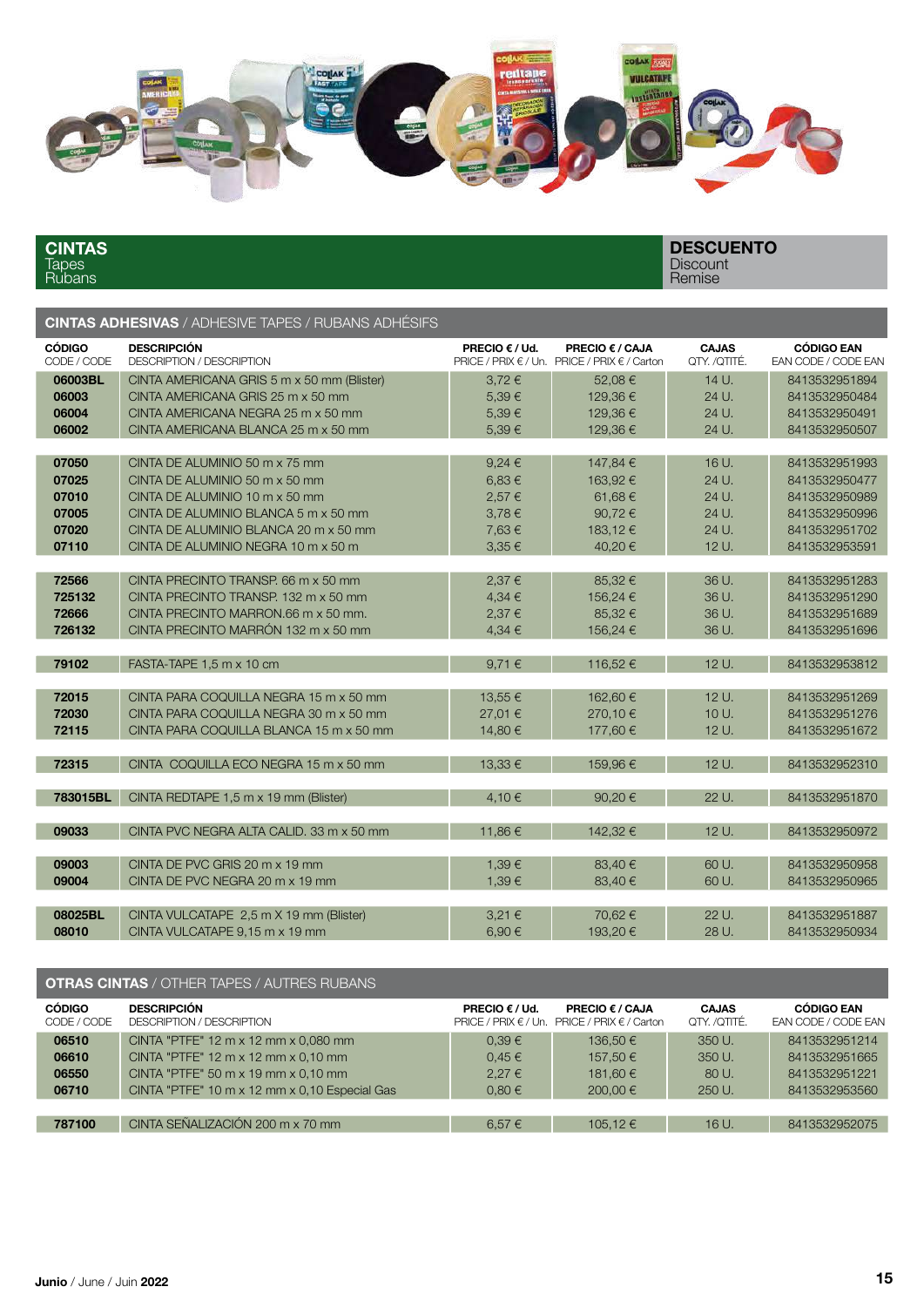

PRODUCTOS AUXILIARES Auxiliary products Produits auxiliaires

**DESCUENTO Discount** Remise

MASILLAS Y SELLADORES / MASTICS / MASTICS

| <b>CÓDIGO</b><br>CODE / CODE | <b>DESCRIPCIÓN</b><br>DESCRIPTION / DESCRIPTION | <b>PRECIO</b> $\epsilon$ / Ud.<br>$PRICE / PRIX \in / Un.$ | PRECIO € / CAJA<br>PRICE / PRIX $\in$ / Carton | <b>CAJAS</b><br>QTY. /QTITÉ. | <b>CÓDIGO EAN</b><br>EAN CODE / CODE EAN |
|------------------------------|-------------------------------------------------|------------------------------------------------------------|------------------------------------------------|------------------------------|------------------------------------------|
| 48538BL                      | EPOXY-TOT 38 GR. (Blister)                      | $3.58 \in$                                                 | 42.96€                                         | 12U.                         | 8413532951863                            |
| 48500                        | EPOXY-TOT 114 GR.                               | $8.94 \in$                                                 | 107.28 €                                       | 12 U.                        | 8413532950217                            |
|                              |                                                 |                                                            |                                                |                              |                                          |
| 488500                       | EPOXY-BOX 500 GR. (2 X 250 GR)                  | 12,14 €                                                    | 145.68€                                        | 12 U.                        | 8413532951719                            |
|                              |                                                 |                                                            |                                                |                              |                                          |
| 48702                        | MASILLA SANITARIA BOTE 1 KG.                    | 6,43€                                                      | 77.16€                                         | 12 U.                        | 8413532951252                            |
|                              |                                                 |                                                            |                                                |                              |                                          |
| 71901                        | SELLA-POOL 1 L                                  | 43,88€                                                     | 263,28€                                        | 6 U.                         | 8413532953799                            |
|                              |                                                 |                                                            |                                                |                              |                                          |
| 770200                       | TOT-ROSC TUBO 200 GR. GRIS (Euroslot)           | 5,46€                                                      | 136.50€                                        | 25U                          | 8413532951733                            |
| 77001                        | TOT-ROSC BOTE 1 KG, MARRÓN                      | $9.93 \in$                                                 | 79.44 €                                        | 8 U.                         | 8413532951726                            |
| 7700103                      | TOT-ROSC BOTE 1 KG, GRIS                        | $9.93 \in$                                                 | 79.44 €                                        | 8 U.                         | 8413532953645                            |
|                              |                                                 |                                                            |                                                |                              |                                          |
| 74548                        | ARO DE CERA PARA INODORO (Diámetro: 14 cm)      | 4,02€                                                      | 88.44 €                                        | 22 U.                        | 8413532953737                            |

| <b>DESATASCADORES Y LIMPIADORES</b> / PLUNGERS AND CLEANERS / PISTONS ET NETTOYANTS |                                                        |                                                            |                                                       |                              |                                          |
|-------------------------------------------------------------------------------------|--------------------------------------------------------|------------------------------------------------------------|-------------------------------------------------------|------------------------------|------------------------------------------|
| <b>CÓDIGO</b><br>CODE / CODE                                                        | <b>DESCRIPCIÓN</b><br><b>DESCRIPTION / DESCRIPTION</b> | <b>PRECIO</b> $\epsilon$ / Ud.<br>PRICE / PRIX $\in$ / Un. | <b>PRECIO € / CAJA</b><br>PRICE / PRIX $\in$ / Carton | <b>CAJAS</b><br>QTY. /QTITÉ. | <b>CÓDIGO EAN</b><br>EAN CODE / CODE EAN |
| 710500<br>71001                                                                     | DESA-TOT 500 ML.(1 KG.)<br>DESA-TOT 1 L. (2 KG.)       | 4,99€<br>8.08€                                             | 59.88€<br>48.48€                                      | $12U$ .<br>6 U.              | 8413532951580<br>8413532951160           |
| 71201                                                                               | DESATTACK 1 L. (2 KG.)                                 | 7.90€                                                      | 47.40 €                                               | 6 U.                         | 8413532953119                            |
| 70901                                                                               | DESA-NET 1 L.                                          | 7.63€                                                      | 91.56€                                                | 12 U.                        | 8413532952686                            |
| 70505                                                                               | DESINCRUSTANTE 5 L.                                    | 15,58€                                                     | 15,58€                                                | 1 U.                         | 8413532953508                            |
| 70301                                                                               | ELIMINADOR RUIDOS 1 L.                                 | 26.16€                                                     | 156.96€                                               | 6 U.                         | 8413532952716                            |
| 71401                                                                               | BIO-TOT 1 L                                            | 12,44 €                                                    | 74.64 €                                               | 6 U.                         | 8413532953577                            |

| <b>REPARACIÓN</b> / REPARATION / RÉPARATION |                                                 |                                           |                                                                        |                              |                                                 |  |
|---------------------------------------------|-------------------------------------------------|-------------------------------------------|------------------------------------------------------------------------|------------------------------|-------------------------------------------------|--|
| <b>CÓDIGO</b><br>CODE / CODE                | <b>DESCRIPCIÓN</b><br>DESCRIPTION / DESCRIPTION | <b>PRECIO <math>\epsilon</math> / Ud.</b> | <b>PRECIO € / CAJA</b><br>PRICE / PRIX € / Un. PRICE / PRIX € / Carton | <b>CAJAS</b><br>OTY. /OTITÉ. | <b>CÓDIGO EAN</b><br><b>EAN CODE / CODE EAN</b> |  |
| 76005                                       | BANDA DE REPARACIÓN (150 x 5 cm)                | 30.75€                                    | 184.50€                                                                | 6 U.                         | 8413532951658                                   |  |
|                                             |                                                 |                                           |                                                                        |                              |                                                 |  |
| 76105                                       | BRICO BANDA (85 x 5 cm)                         | 15.08€                                    | 90.48€                                                                 | 6 U.                         | 8413532953713                                   |  |
|                                             |                                                 |                                           |                                                                        |                              |                                                 |  |
| 79010                                       | PARCHE DE REPARACIÓN (10 x 15 cm)               | 30.84€                                    | 185.04 €                                                               | 6 U.                         | 8413532952105                                   |  |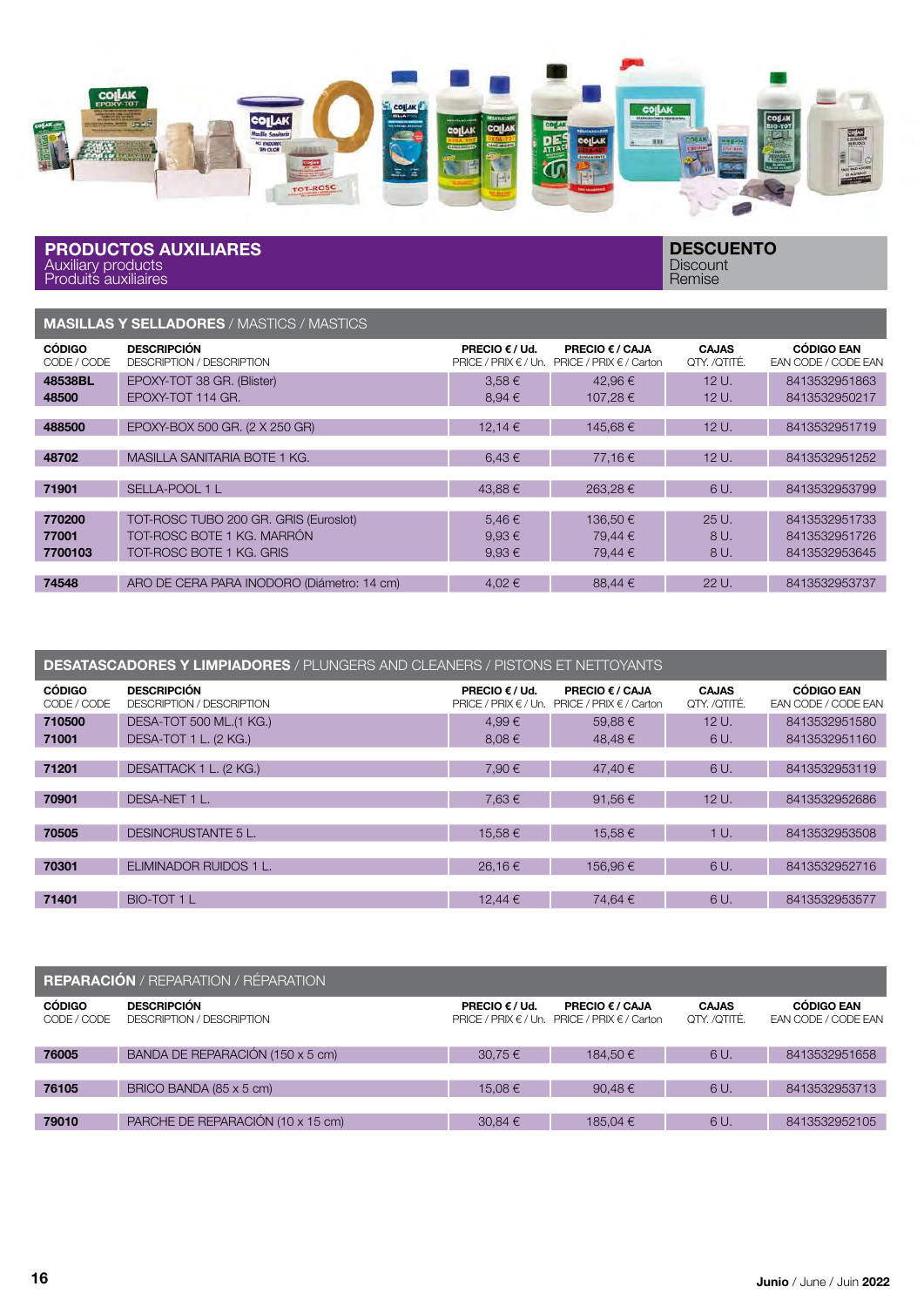

#### PRODUCTOS AUXILIARES Auxiliary products Produits auxiliaires

| <b>OTROS PRODUCTOS</b> / OTHER PRODUCTS / AUTRES PRODUITS |  |  |
|-----------------------------------------------------------|--|--|
|                                                           |  |  |

| <b>CÓDIGO</b><br>CODE / CODE | <b>DESCRIPCIÓN</b><br>DESCRIPTION / DESCRIPTION | <b>PRECIO <math>\epsilon</math> / Ud.</b><br>PRICE / PRIX $\in$ / Un. | <b>PRECIO € / CAJA</b><br>PRICE / PRIX € / Carton | <b>CAJAS</b><br>QTY. /QTITÉ. | <b>CÓDIGO EAN</b><br>EAN CODE / CODE EAN |
|------------------------------|-------------------------------------------------|-----------------------------------------------------------------------|---------------------------------------------------|------------------------------|------------------------------------------|
| 789025                       | ESMALTOT 15 ML. (Blister)                       | 5,07€                                                                 | 60,84€                                            | 12 U.                        | 8413532952099                            |
|                              |                                                 |                                                                       |                                                   |                              |                                          |
| 70402                        | REPARADOR MICRO-FUGAS 2 L                       | 46.85€                                                                | 187.40 €                                          | 4 U.                         | 8413532953584                            |
|                              |                                                 |                                                                       |                                                   |                              |                                          |
| 704500                       | PASACABLES 500 ML.                              | 4,56€                                                                 | 54,72€                                            | 12 U.                        | 8413532952723                            |
|                              |                                                 |                                                                       |                                                   |                              |                                          |
| 48603                        | TACO QUÍMICO POLIESTER 280 ML.                  | 11.70 €                                                               | 140.00 €                                          | 12 U.                        | 8413532951139                            |
| 933046                       | CÁNULA MEZCLADORA TACO QUÍMICO                  | $0.67 \in$                                                            | 0.67€                                             | 1 <sub>U</sub>               | 8413532951306                            |
| 933048                       | BOLSA DE 10 TAMICES 13 X 85                     | 4,57€                                                                 | 4.57 €                                            | 1 Bolsa                      | 8413532951191                            |
| 933047                       | BOLSA DE 10 TAMICES 9 X 50                      | 4,57 €                                                                | 4,57 €                                            | 1 Bolsa                      | 8413532951184                            |
|                              |                                                 |                                                                       |                                                   |                              |                                          |
| 780200                       | CAÑAMO (Madeja 200 GR.)                         | $3.10 \in$                                                            | 37.20€                                            | $12U$ .                      | 8413532951740                            |
| 78080                        | CAÑAMO (Bote 80 GR.)                            | 2,83€                                                                 | 45,28€                                            | 16 U.                        | 8413532952181                            |
|                              |                                                 |                                                                       |                                                   |                              |                                          |
| 78101BL                      | CABLE-SIERRA (Blister)                          | 14.99€                                                                | 179.88€                                           | 12 U.                        | 8413532953485                            |



| <b>EXPOSITORES</b> / DISPLAYS / PRÉSENTORS |                                                 |                                           |                                                                        |                              |                                          |
|--------------------------------------------|-------------------------------------------------|-------------------------------------------|------------------------------------------------------------------------|------------------------------|------------------------------------------|
| <b>CÓDIGO</b><br>CODE / CODE               | <b>DESCRIPCIÓN</b><br>DESCRIPTION / DESCRIPTION | <b>PRECIO <math>\epsilon</math> / Ud.</b> | <b>PRECIO € / CAJA</b><br>PRICE / PRIX € / Un. PRICE / PRIX € / Carton | <b>CAJAS</b><br>QTY. /QTITÉ. | <b>CÓDIGO EAN</b><br>EAN CODE / CODE EAN |
| 990900                                     | EXPOSITOR METÁLICO (210 X 100 X 40 CM)          | 425,25€                                   |                                                                        |                              |                                          |
|                                            |                                                 |                                           |                                                                        |                              |                                          |
| 990906                                     | EXPOSITOR METÁLICO (160 X 100 X 40 CM)          | 320,25€                                   |                                                                        |                              |                                          |
|                                            |                                                 |                                           |                                                                        |                              |                                          |
| 990903                                     | EXPOSITOR METÁLICO TOT-MS (170 X 35 X 35)       | 107,10 €                                  |                                                                        |                              |                                          |
|                                            |                                                 |                                           |                                                                        |                              |                                          |
| 990902                                     | EXPOSITOR METÁLICO SANI SELL (170 X 35 X 35)    | 107.10 €                                  |                                                                        |                              |                                          |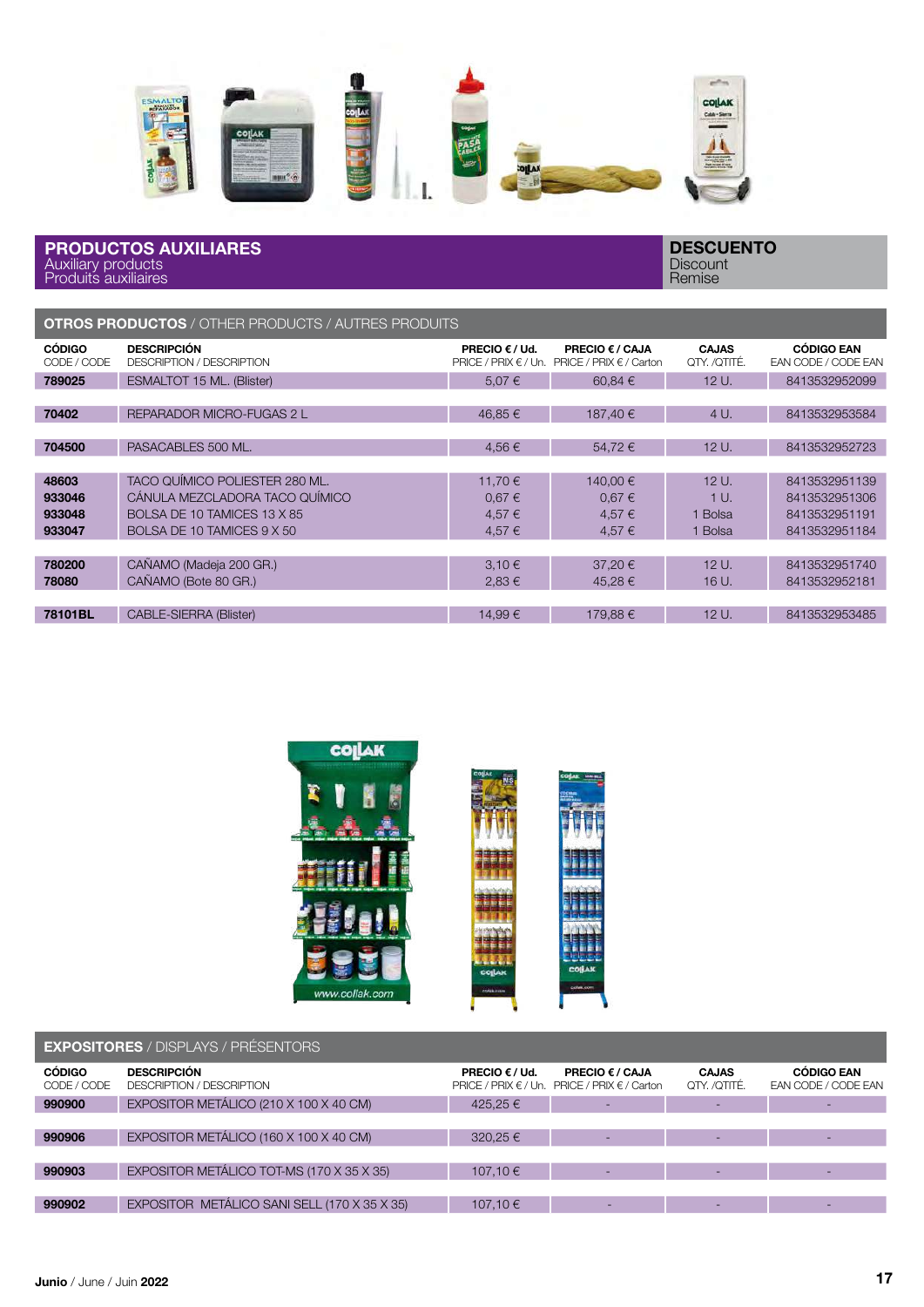# COILAK

#### SUMINISTRO PALETIZADO (PALET EUROPEO) / Palletized supply (European Pallet) / Service Palletisé (Pallet Européen)

| 75 cajas / boxes / boîtes (x $25$ U.)<br><b>Tubos 125 ml. /</b> 125 ml. tubes / tubes 125 ml.<br>1875 tubos / tubes / tubes<br>42 cajas / boxes / boîtes (x 24 U.)<br><b>Bote 250 ml.</b> / 250 ml. can / pot 250 ml.<br><b>1008 botes / cans / pots</b><br><b>24 cajas /</b> boxes / boîtes (x 24 U.)<br><b>Bote 500 ml. /</b> 500 ml. can / pot 500 ml.<br>576 botes / cans / pots<br><b>Bote 750 g.</b> / 750 g. can / pot 750 g.<br><b>48 cajas /</b> boxes / boîtes $(x 12 U)$<br>576 botes / cans / pots<br><b>30 cajas /</b> boxes / boîtes (x 12 U.)<br><b>Bote 1 Kg.</b> $/$ 1 Kg. can $/$ pot 1 Kg.<br><b>360 botes / cans / pots</b><br>24 cajas / boxes / boîtes $(x 4 U)$<br><b>Bote 5 Lt.</b> $/5$ Lt. can $/$ pot $5$ Lt.<br><b>96 botes / cans / pots</b><br><b>Bote 6 Kg.</b> / $6$ Kg. can / pot $6$ Kg.<br><b>100 unidades / units / unités</b><br><b>100 botes / cans / pots</b><br>80 unidades / units / unités<br><b>Bidón 5 Kg.</b> / 5 kg. can / pot 5 Kg.<br>80 botes / cans / pots<br><b>Bidón 10 Kg.</b> / 10 Kg. can / pot 10 Kg.<br>44 botes / cans / pots<br>44 unidades / units / unités<br><b>Bidón 14-16-20 Kg.</b> / 14-16-20 Kg. can / Bidon 14-16-20 Kg.<br><b>24 botes / cans / pots</b><br><b>24 unidades / units / unités</b><br><b>Bidón 24-25 Kg.</b> / 24-25 Kg. can / Bidon 24-25 Kg.<br>22 unidades / units / unités<br><b>22 botes / cans / pots</b><br><b>Cartuchos 280-300 ml. /</b> 280-300 ml. cartridge / cartouche 280-300 ml.<br><b>48 cajas /</b> boxes / boîtes (x $25 \text{ U}$ .)<br>1200 cartuchos / cartr. / cart.<br><b>Bolsa aluminio 600 ml. /</b> 600 ml. aluminum bag / aluminium sac 600 ml.<br><b>50 cajas /</b> boxes / boîtes (x 12 U.)<br><b>600 bolsas / bags / sacs</b><br><b>Foam cánula 750 ml. /</b> Foam cannula 750 ml. / Foam canule 750 ml.<br><b>52 cajas /</b> boxes / boîtes $(x 12 U)$<br>624 unidades / units / unités<br>52 cajas / boxes / boîtes $(x 12 U)$<br><b>Foam pistola 750 ml. / Foam gun 750 ml. / Foam pistolet 750 ml.</b><br>624 unidades / units / unités<br><b>65 cajas /</b> boxes / boîtes $(x 12 U)$<br><b>Foam cánula 500 ml. /</b> Foam cannula 500 ml. / Foam canule 500 ml.<br>780 unidades / units / unités<br><b>Foam cánula 300 ml. /</b> Foam cannula 300 ml. / Foam canule 300 ml.<br>65 cajas / boxes / boîtes $(x 12 U)$<br>780 unidades / units / unités | <b>Envase</b> / Pack / Emballage                                                  | <b>Cajas</b> / Boxes / Boîtes               | <b>Unidades</b> / Units / Unités |
|-----------------------------------------------------------------------------------------------------------------------------------------------------------------------------------------------------------------------------------------------------------------------------------------------------------------------------------------------------------------------------------------------------------------------------------------------------------------------------------------------------------------------------------------------------------------------------------------------------------------------------------------------------------------------------------------------------------------------------------------------------------------------------------------------------------------------------------------------------------------------------------------------------------------------------------------------------------------------------------------------------------------------------------------------------------------------------------------------------------------------------------------------------------------------------------------------------------------------------------------------------------------------------------------------------------------------------------------------------------------------------------------------------------------------------------------------------------------------------------------------------------------------------------------------------------------------------------------------------------------------------------------------------------------------------------------------------------------------------------------------------------------------------------------------------------------------------------------------------------------------------------------------------------------------------------------------------------------------------------------------------------------------------------------------------------------------------------------------------------------------------------------------------------------------------------------------------------------------------------------------------------------------------------------------------------------------------------------------------------------------------|-----------------------------------------------------------------------------------|---------------------------------------------|----------------------------------|
|                                                                                                                                                                                                                                                                                                                                                                                                                                                                                                                                                                                                                                                                                                                                                                                                                                                                                                                                                                                                                                                                                                                                                                                                                                                                                                                                                                                                                                                                                                                                                                                                                                                                                                                                                                                                                                                                                                                                                                                                                                                                                                                                                                                                                                                                                                                                                                             |                                                                                   |                                             |                                  |
|                                                                                                                                                                                                                                                                                                                                                                                                                                                                                                                                                                                                                                                                                                                                                                                                                                                                                                                                                                                                                                                                                                                                                                                                                                                                                                                                                                                                                                                                                                                                                                                                                                                                                                                                                                                                                                                                                                                                                                                                                                                                                                                                                                                                                                                                                                                                                                             |                                                                                   |                                             |                                  |
|                                                                                                                                                                                                                                                                                                                                                                                                                                                                                                                                                                                                                                                                                                                                                                                                                                                                                                                                                                                                                                                                                                                                                                                                                                                                                                                                                                                                                                                                                                                                                                                                                                                                                                                                                                                                                                                                                                                                                                                                                                                                                                                                                                                                                                                                                                                                                                             |                                                                                   |                                             |                                  |
|                                                                                                                                                                                                                                                                                                                                                                                                                                                                                                                                                                                                                                                                                                                                                                                                                                                                                                                                                                                                                                                                                                                                                                                                                                                                                                                                                                                                                                                                                                                                                                                                                                                                                                                                                                                                                                                                                                                                                                                                                                                                                                                                                                                                                                                                                                                                                                             |                                                                                   |                                             |                                  |
|                                                                                                                                                                                                                                                                                                                                                                                                                                                                                                                                                                                                                                                                                                                                                                                                                                                                                                                                                                                                                                                                                                                                                                                                                                                                                                                                                                                                                                                                                                                                                                                                                                                                                                                                                                                                                                                                                                                                                                                                                                                                                                                                                                                                                                                                                                                                                                             |                                                                                   |                                             |                                  |
|                                                                                                                                                                                                                                                                                                                                                                                                                                                                                                                                                                                                                                                                                                                                                                                                                                                                                                                                                                                                                                                                                                                                                                                                                                                                                                                                                                                                                                                                                                                                                                                                                                                                                                                                                                                                                                                                                                                                                                                                                                                                                                                                                                                                                                                                                                                                                                             |                                                                                   |                                             |                                  |
|                                                                                                                                                                                                                                                                                                                                                                                                                                                                                                                                                                                                                                                                                                                                                                                                                                                                                                                                                                                                                                                                                                                                                                                                                                                                                                                                                                                                                                                                                                                                                                                                                                                                                                                                                                                                                                                                                                                                                                                                                                                                                                                                                                                                                                                                                                                                                                             |                                                                                   |                                             |                                  |
|                                                                                                                                                                                                                                                                                                                                                                                                                                                                                                                                                                                                                                                                                                                                                                                                                                                                                                                                                                                                                                                                                                                                                                                                                                                                                                                                                                                                                                                                                                                                                                                                                                                                                                                                                                                                                                                                                                                                                                                                                                                                                                                                                                                                                                                                                                                                                                             |                                                                                   |                                             |                                  |
|                                                                                                                                                                                                                                                                                                                                                                                                                                                                                                                                                                                                                                                                                                                                                                                                                                                                                                                                                                                                                                                                                                                                                                                                                                                                                                                                                                                                                                                                                                                                                                                                                                                                                                                                                                                                                                                                                                                                                                                                                                                                                                                                                                                                                                                                                                                                                                             |                                                                                   |                                             |                                  |
|                                                                                                                                                                                                                                                                                                                                                                                                                                                                                                                                                                                                                                                                                                                                                                                                                                                                                                                                                                                                                                                                                                                                                                                                                                                                                                                                                                                                                                                                                                                                                                                                                                                                                                                                                                                                                                                                                                                                                                                                                                                                                                                                                                                                                                                                                                                                                                             |                                                                                   |                                             |                                  |
|                                                                                                                                                                                                                                                                                                                                                                                                                                                                                                                                                                                                                                                                                                                                                                                                                                                                                                                                                                                                                                                                                                                                                                                                                                                                                                                                                                                                                                                                                                                                                                                                                                                                                                                                                                                                                                                                                                                                                                                                                                                                                                                                                                                                                                                                                                                                                                             |                                                                                   |                                             |                                  |
|                                                                                                                                                                                                                                                                                                                                                                                                                                                                                                                                                                                                                                                                                                                                                                                                                                                                                                                                                                                                                                                                                                                                                                                                                                                                                                                                                                                                                                                                                                                                                                                                                                                                                                                                                                                                                                                                                                                                                                                                                                                                                                                                                                                                                                                                                                                                                                             |                                                                                   |                                             |                                  |
|                                                                                                                                                                                                                                                                                                                                                                                                                                                                                                                                                                                                                                                                                                                                                                                                                                                                                                                                                                                                                                                                                                                                                                                                                                                                                                                                                                                                                                                                                                                                                                                                                                                                                                                                                                                                                                                                                                                                                                                                                                                                                                                                                                                                                                                                                                                                                                             |                                                                                   |                                             |                                  |
|                                                                                                                                                                                                                                                                                                                                                                                                                                                                                                                                                                                                                                                                                                                                                                                                                                                                                                                                                                                                                                                                                                                                                                                                                                                                                                                                                                                                                                                                                                                                                                                                                                                                                                                                                                                                                                                                                                                                                                                                                                                                                                                                                                                                                                                                                                                                                                             |                                                                                   |                                             |                                  |
|                                                                                                                                                                                                                                                                                                                                                                                                                                                                                                                                                                                                                                                                                                                                                                                                                                                                                                                                                                                                                                                                                                                                                                                                                                                                                                                                                                                                                                                                                                                                                                                                                                                                                                                                                                                                                                                                                                                                                                                                                                                                                                                                                                                                                                                                                                                                                                             |                                                                                   |                                             |                                  |
|                                                                                                                                                                                                                                                                                                                                                                                                                                                                                                                                                                                                                                                                                                                                                                                                                                                                                                                                                                                                                                                                                                                                                                                                                                                                                                                                                                                                                                                                                                                                                                                                                                                                                                                                                                                                                                                                                                                                                                                                                                                                                                                                                                                                                                                                                                                                                                             |                                                                                   |                                             |                                  |
|                                                                                                                                                                                                                                                                                                                                                                                                                                                                                                                                                                                                                                                                                                                                                                                                                                                                                                                                                                                                                                                                                                                                                                                                                                                                                                                                                                                                                                                                                                                                                                                                                                                                                                                                                                                                                                                                                                                                                                                                                                                                                                                                                                                                                                                                                                                                                                             |                                                                                   |                                             |                                  |
|                                                                                                                                                                                                                                                                                                                                                                                                                                                                                                                                                                                                                                                                                                                                                                                                                                                                                                                                                                                                                                                                                                                                                                                                                                                                                                                                                                                                                                                                                                                                                                                                                                                                                                                                                                                                                                                                                                                                                                                                                                                                                                                                                                                                                                                                                                                                                                             |                                                                                   |                                             |                                  |
|                                                                                                                                                                                                                                                                                                                                                                                                                                                                                                                                                                                                                                                                                                                                                                                                                                                                                                                                                                                                                                                                                                                                                                                                                                                                                                                                                                                                                                                                                                                                                                                                                                                                                                                                                                                                                                                                                                                                                                                                                                                                                                                                                                                                                                                                                                                                                                             |                                                                                   |                                             |                                  |
|                                                                                                                                                                                                                                                                                                                                                                                                                                                                                                                                                                                                                                                                                                                                                                                                                                                                                                                                                                                                                                                                                                                                                                                                                                                                                                                                                                                                                                                                                                                                                                                                                                                                                                                                                                                                                                                                                                                                                                                                                                                                                                                                                                                                                                                                                                                                                                             | <b>Spray limpiador 500 ml. /</b> Cleaning spray 500 ml. / Spray nettoyant 500 ml. | <b>52 cajas /</b> boxes / boîtes $(x 12 U)$ | 624 unidades / units / unités    |

CONDICIONES GENERALES DE VENTA Sales agreement / Conditions générales de vente

#### **Pedido mínimo: 180 € netos.**

#### **Portes pagados en península a partir de 450 € netos. Portes pagados en Baleares a partir de 600 € netos. Resto de los destinos 900 € netos.**

No se atenderán las reclamaciones que no sean hechas dentro de los dos días siguientes de recibir la mercancía. Las operaciones de compraventa, sea cual sea el lugar de entrega de la mercancía se entienden perfeccionadas en el domicilio social de COLLAK, S.A. y por tanto ambas partes aceptan la competencia de los Juzgados y Tribunales de Barcelona, con renuncia a los de su propio fuero y domicilio. Los giros, recibos o cualquier otra modalidad de pago, no son más que un medio para facilitarlo y no cambian el domicilio del mismo, que se establece en Barcelona a todos los efectos legales. La mercancía viaja por cuenta y riesgo del comprador aún siendo ésta remitida a portes pagados. La aceptación de la mercancía presupone la conformidad del comprador con todas estas condiciones generales de venta y las específicas de cada operación mercantil. COLLAK, S.A. se reserva el dominio de la mercancía vendida hasta que el precio de la misma haya sido totalmente satisfecho.

#### **La presente tarifa anula todas las anteriores.**

#### **GARANTIA**

COLLAK, S.A. ofrece la garantía de un alto estándar de calidad siempre constante en todos nuestros fabricados. No obstante no podemos asumir ninguna responsabilidad en cuanto al éxito de los trabajos realizados con los mismos, ya que no tenemos ninguna influencia sobre el método de su uso ni en las condiciones de aplicación, así como en las características propias de la instalación. Cualquier asesoramiento sea oral o por escrito o como consecuencia de ensayos realizados en nuestros laboratorios, se realiza según nuestro leal saber y entender pero no exime a nuestros clientes de realizar los ensayos necesarios para comprobar la idoneidad de nuestros productos con los materiales utilizados y en las condiciones reales de aplicación. Ponemos a disposición de todos nuestros clientes nuestro Servicio Técnico para cualquier consulta o aplicación.

**EXPORT: For orders outside Spain please contact our commercial department at comercial@collak.com in order to get our latest and most acurate quotation.** 

#### **WARRANTY**

COLLAK, S.A. guarantees that all products described on both the catalogue and the price list are high quality products, produced on a continuosly monitored production line. However we cannot assume responsibility on unsucessful results given by a wrong usage of our products as we cannot interfere on its application, on environmental conditions or on the technical aspects of the application itself. Every advice or counseling (oral or written) are given taking into consideration or most faithful knowledge based on our laboratory investigations but they don't relieve our customers of realizing the necessary trials in order to check the suitability of our products in the used materials and under the application environmental conditions. Our technical department is available to all of our customers for any request or need that they may have at laboratorio@collak.com.

On behalf of all of us, thank you for your interest.

#### **EXPORTATIONS: Pour les commandes ayant pour destination autre pays que l'Espagne nous vous prions de nous contacter à travers de comercial@collak.com pour obtenir ainsi notre dernière et meilleure cotization.**

#### **GARANTIE**

COLLAK, S.A. offre la garantie d'un très haut standard de qualité toujours constant dans tous nos produits fabriqués. Cependant, nous ne pouvons pas assumer la responsabilité du succès des travaux réalisés avec nos produits car nous n'avons aucune influence sur la méthode d'application ni sur les conditions environnementales ni sur les caractéristiques techniques propres à l'installation. Tous les conseils oraux, par écrit ou à la suite de tests effectués dans nos laboratoires, sont donnés selon notre plus fière connaissance, mais ne dispense pas nos clients à faire les tests nécessaires pour vérifier l'adéquation de nos produits avec les matériaux utilisés. Nous mettons à disposition de tous nos clients notre département echnique pour toute question ou demande. Pour cela nous vous prions de nous contacter à laboratorio@collak.com.

Au nom de toute la compagnie, merci de votre intérêt.